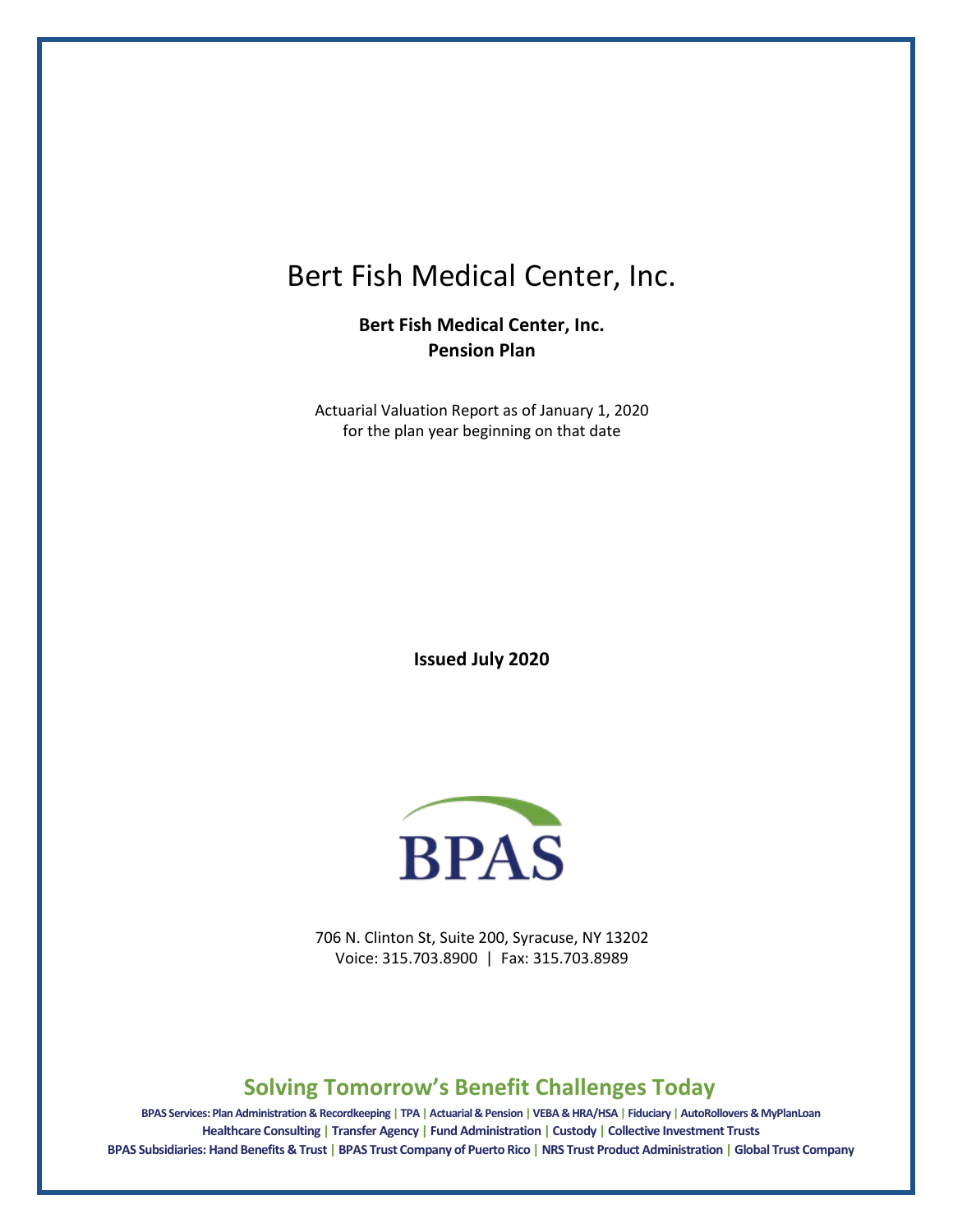| Section I:      |                                                               |  |
|-----------------|---------------------------------------------------------------|--|
| Section II:     |                                                               |  |
| Section III:    |                                                               |  |
| <b>EXHIBITS</b> |                                                               |  |
| Exhibit I:      |                                                               |  |
| Exhibit II:     |                                                               |  |
| Exhibit III:    |                                                               |  |
| Exhibit IV-A:   |                                                               |  |
| Exhibit IV-B:   |                                                               |  |
| Exhibit V:      | Contribution Requirements for Plan Ending December 31, 202011 |  |
| Exhibit VI:     | Actuarial Present Value of Accumulated Plan Benefits 12       |  |
| Exhibit VII:    | Comparative Summary of Principal Valuation Results 13         |  |
| Exhibit VIII:   |                                                               |  |
| Exhibit IX:     |                                                               |  |
| <b>TABLES</b>   |                                                               |  |
| Table One:      |                                                               |  |
| Table Two:      |                                                               |  |
| Table Three:    |                                                               |  |

**The information contained in this report was prepared for the use of the Bert Fish Medical Center, Inc. and its auditors in connection with our actuarial valuation. It is not intended or necessarily suitable for other purposes. To avoid misrepresentation, it is intended to be used in its entirety.**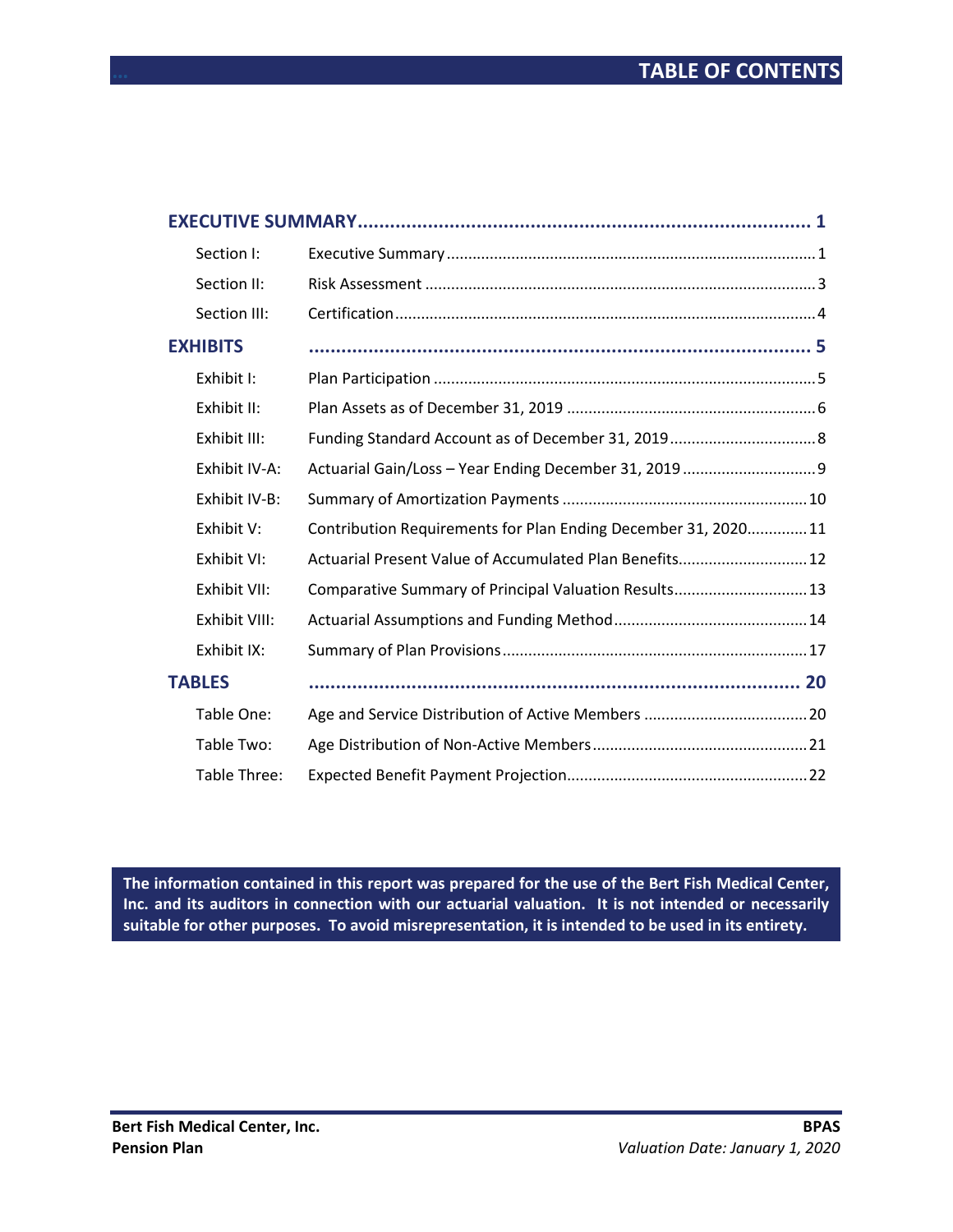#### **Introduction**

This report and the accompanying exhibits represent the results of the annual actuarial valuation of the Pension Plan of Bert Fish Medical Center, Inc. as of January 1, 2020, applicable to the plan year ending December 31, 2020. All calculations were performed in accordance with generally accepted actuarial practices and are based on information submitted to us by Bert Fish Medical Center, Inc., the plan sponsor. It is our understanding that for the period July 1, 2010 through June 30, 2011, Bert Fish Medical Center, Inc. was part of the Adventist Health System and that, for this period, the Pension Plan of Bert Fish Medical Center, Inc. was considered a non-electing church plan. Effective July 1, 2011, it is our understanding that the Bert Fish Medical Center, Inc. is a governmental entity and that, in accordance with a November 15, 2001 opinion by Kara H. Bettle, Esq. of Myers & Bettle, P.A., the plan is a governmental plan.

A summary of key plan provisions is presented in Exhibit IX.

#### **Participation**

As of January 1, 2020, there were 8 active participants, 32 terminated vested participants, and 157 retirees and beneficiaries, for a total of 197 plan participants.

#### **Supplemental Actuarial Accrued Liabilities**

The current funding method provides for the establishment of a Supplemental Actuarial Liability due to experience gains or losses, assumption changes and plan amendments, which are amortized over a set period of years. However, since the plan is in surplus this year, no amortization bases have been established and all prior amortization bases have been satisfied.

#### **Actuarial Present Value Of Accumulated Plan Benefits**

Exhibit VI presents the actuarial present value of accumulated plan benefits as of January 1, 2020, determined in accordance with Accounting Standards Codification 960. As of this date, the assets of the trust at market value totaled \$49,907,131, and the actuarial present value of accumulated (i.e. accrued) vested benefits was \$36,876,390. This vested liability is for accounting purposes only and should not be confused with accrued liabilities for other purposes, such as for funding or upon the termination of the plan.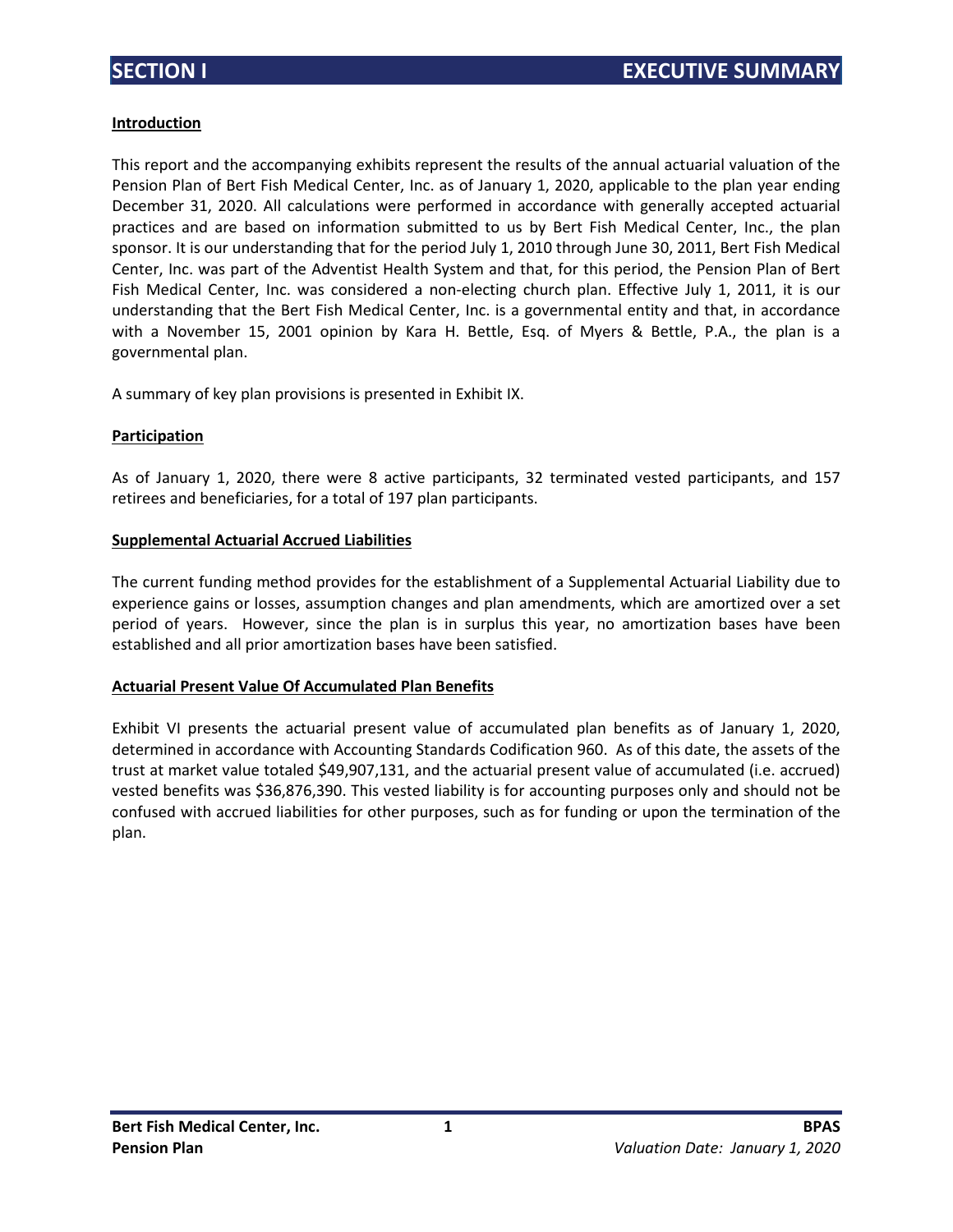#### **Actuarial Assumptions**

The actuarial assumptions should reasonably reflect the anticipated experience under the plan. We will continue to monitor the actuarial assumptions and make changes when necessary. The actuarial assumptions used in this valuation are summarized in Exhibit VIII.

The following chart shows actual versus expected investment returns for the 3-year period ending December 31, 2019.

|                              |            | <b>RATE OF INVESTMENT RETURN -YEAR ENDING</b> |            |
|------------------------------|------------|-----------------------------------------------|------------|
|                              | 12/31/2017 | 12/31/2018                                    | 12/31/2019 |
| <b>Actual - Market Value</b> | 15.27%     | (7.17%)                                       | 21.30%     |
| Actual - Actuarial Value     | 7.62%      | 4.23%                                         | 6.15%      |
| Expected                     | 6.80%      | 6.50%                                         | 6.50%      |

#### **Contribution Requirements for 2020 Plan Year**

Exhibit V shows the minimum contribution for the 2020 plan year, assuming payment on or after December 31, 2020, and excluding interest on contributions already made for 2020.

A comparison of the minimum contributions for 2019 and 2020 is as follows:

| <b>ITEM</b>                                       | 2019         | 2020       |
|---------------------------------------------------|--------------|------------|
| 1) Normal Cost                                    | \$<br>74,772 | 42,895     |
| 2) Amortization Payments                          |              |            |
| 3) Interest on (1) and (2) to the end of the year | 4,860        | 2,788      |
| 4) Additional Funding Charge                      |              |            |
| 5) Minimum Recommended Contribution:              |              |            |
| $(1) + (2) + (3) + (4)$                           | 79,632       | 45,683     |
| 6) Credit Balance in Funding Standard Account     | 27,168,459   | 28,854,777 |
| 7) Interest on (6) to the end of the year         | 1,765,950    | 1,875,561  |
| 8) Net Minimum Recommended Contribution:          |              |            |
| $(5) - (6) - (7)$ , but not less than zero        |              |            |

Note that assets used in calculating the minimum contributions are based on Actuarial Value, rather than Market Value; this technique prevents contributions from fluctuating even more sharply from year to year (see Exhibit II).

Note that the Minimum Recommended Contribution is shown on line 5 above. (The Net Minimum Contribution shown on line 8 above takes into account contributions made in excess of prior year Minimum Recommended Contributions and is shown for illustrative purposes.) The Minimum Recommended Contribution of approximately \$45,683 represents the expected administrative expenses to be paid from the Plan during 2020. However, the surplus of the Plan is approximately \$13.0M on a market value of assets basis, so no contribution is recommended at this time.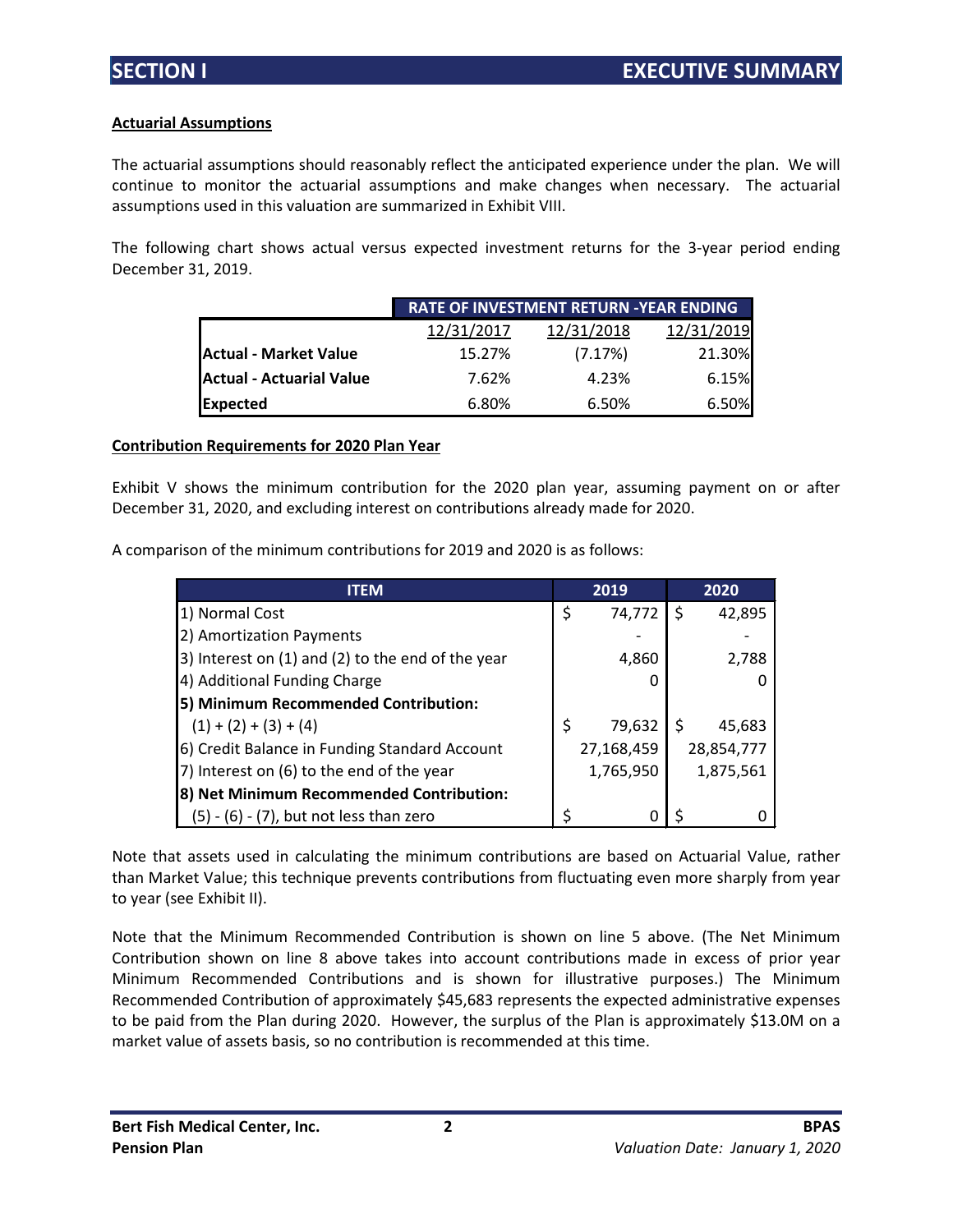### **Summary of Risk Measures**

The valuation of a defined benefit plan is dependent upon uncertain events. Although your organization is subject to many sources of risk, it is important that Southeast Volusia Hospital District (the "District") understands that the results provided in this report represent only a single measurement of potential results based on the assumptions and methods identified herein. These assumptions and methods, although chosen in accordance with appropriate actuarial guidelines, cannot predict the future with certainty. Thus, fluctuations in results will occur. As such, we are including this section to alert the District to potential sources of deviation. The summary provided below is not intended to be a complete and exhaustive list of all risks facing the Plan, but is intended to help the District understand the effect to which variations have and may affect your plan.

#### Investment Risk

As your Plan's assets are invested in a portfolio in which returns are subject to market fluctuations, deviations in investment returns from that expected by the District and/or the Plan's investment managers will occur. All pension plans are required to have an investment and funding policy, so it is important to review and update that policy, as needed, to reflect changes in the organization and Plan.

#### Longevity Risk

One of the key assumptions in any funding determination/analysis is the assumed rate or rates of mortality that will be experienced by the underlying covered population. As many Plans are not of sufficient size to produce mathematically credible results based on the experience of the underlying population, most Plans utilize mortality rates that are broadly seen as indicative of general pension eligible populations. Thus, the rates utilized are likely not specific to the health characteristics of the specific participants covered by the Plan. That being said, if the covered participants receive annuities and live longer than expected, they will receive payments over that longer lifetime. Alternatively, if they do not live as long as expected, they will receive payments over a shorter period.

Please note that the mortality tables used to determine the minimum funding requirements for the Plan are mandated by the Florida regulations. These mortality tables do not reflect the specific demographic characteristics of the participants in the Plan and, as such, may overstate or understate the true liability associated with the Plan. As of January 1, 2020, the mortality tables were updated from the sex-distinct Blue Collar RP-2000 Combined Healthy Annuitant Mortality tables, with mortality improvements using Scale BB on a fully generational basis, to the sex-distinct Pub-2010 Headcount Weighted General Below Median Healthy Retiree Tables, set back 1 year for Males, with mortality improvements using MP-2018 on a fully generational basis, as prescribed by the Florida Retirement System. This change resulted in an increase in liability.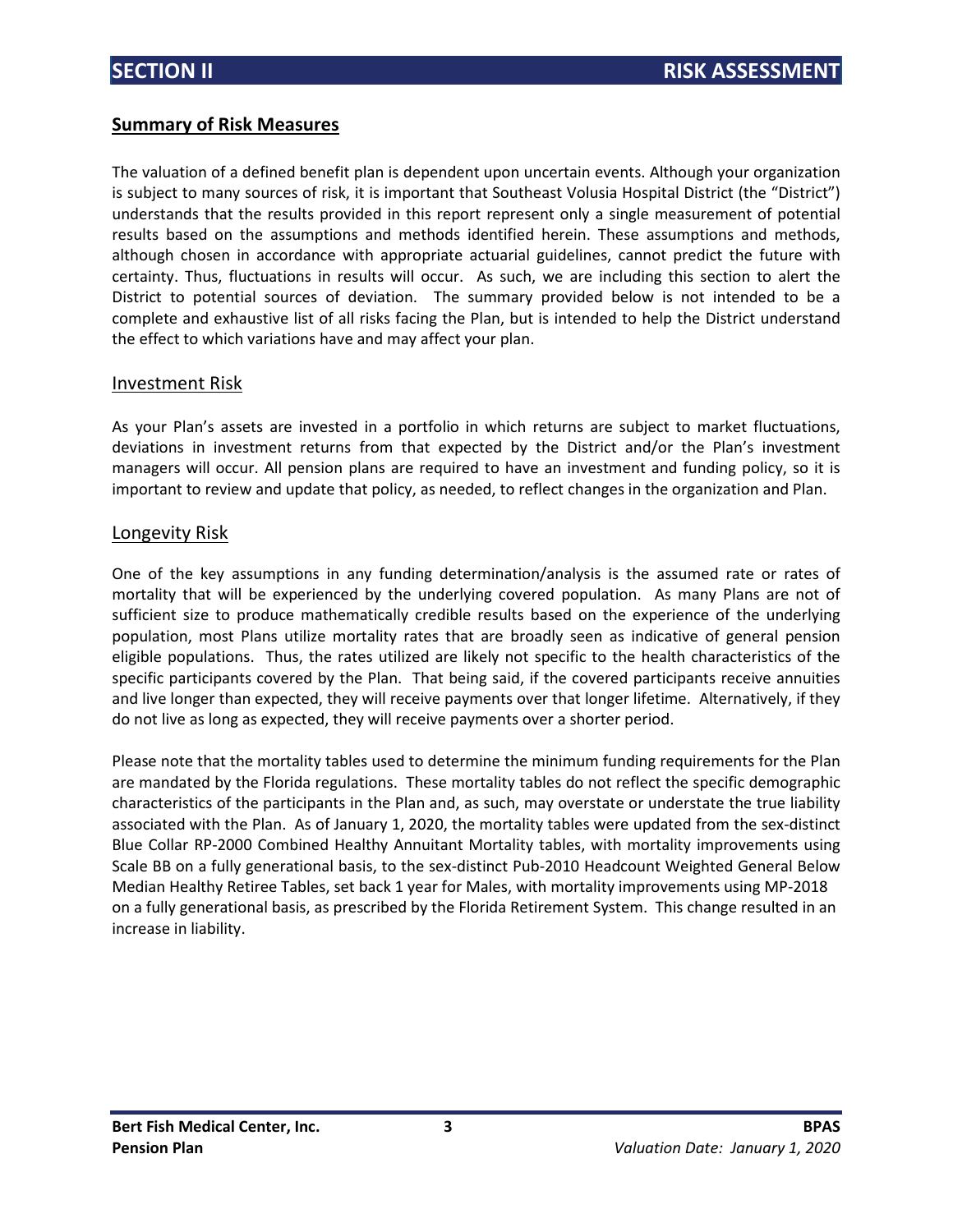This valuation has been conducted in accordance with generally accepted actuarial principles and practices. In accordance with ERISA and Part VII, Chapter 112, Florida Statutes, the amounts disclosed in this report have been certified by the Enrolled Actuary or Actuaries who have signed below and who are members of the American Academy of Actuaries.

Our calculations were based on financial data furnished by Alliance Bernstein and Bert Fish Medical Center, Inc., and on the employee data furnished by Bert Fish Medical Center, Inc., as of January 1, 2020. While the scope of our engagement did not call for us to perform an audit or independent verification of this information, we have reviewed this information for reasonableness, but have not audited it. The accuracy of the results is dependent upon the accuracy and completeness of the underlying information which is the responsibility of those who supply the data. Our calculations were also based on the provisions of the Plan in effect on January 1, 2020, which are summarized in Exhibit IX and the actuarial assumptions and methods described in Exhibit VIII.

The valuation was based upon generally accepted actuarial methods, and we performed such tests as we considered necessary to assure the accuracy of the results. We certify that the amounts presented in the accompanying report have been appropriately determined according to the actuarial assumptions and methods stated herein.

This actuarial valuation was prepared and completed under our direct supervision and we acknowledge responsibility for the results. To the best of our knowledge, the results are complete and accurate, and in our opinion, the techniques and assumptions used are reasonable and meet the requirements and intent of the Part VII, Chapter 112, Florida Statutes. We relied on information provided by the plan sponsor and investment manager in determining the interest rate assumption. There is no benefit or expense to be provided by the plan and/or paid from the plan's assets for which liabilities or current costs have not been established or otherwise taken into account in the valuation. All known events or trends which may require a material increase in plan costs or required contribution rates have been taken into account in the valuation.

Respectfully submitted,

## **BPAS ACTUARIAL AND PENSION SERVICES, LLC**

Senior Vice President Senior Consultant

SED:BGJ:ap:kh

Sarah E. Dam, F.S.A., M.A.A.A. Bret G. Johantgen, A.S.A., M.A.A.A. Enrolled Actuary No. 20-05623 Enrolled Actuary No. 20-06040

*N:\LargePlan\Client\BERFIS1494\Ret\2020\Reports\valr\_BertFish\_20201231.docx*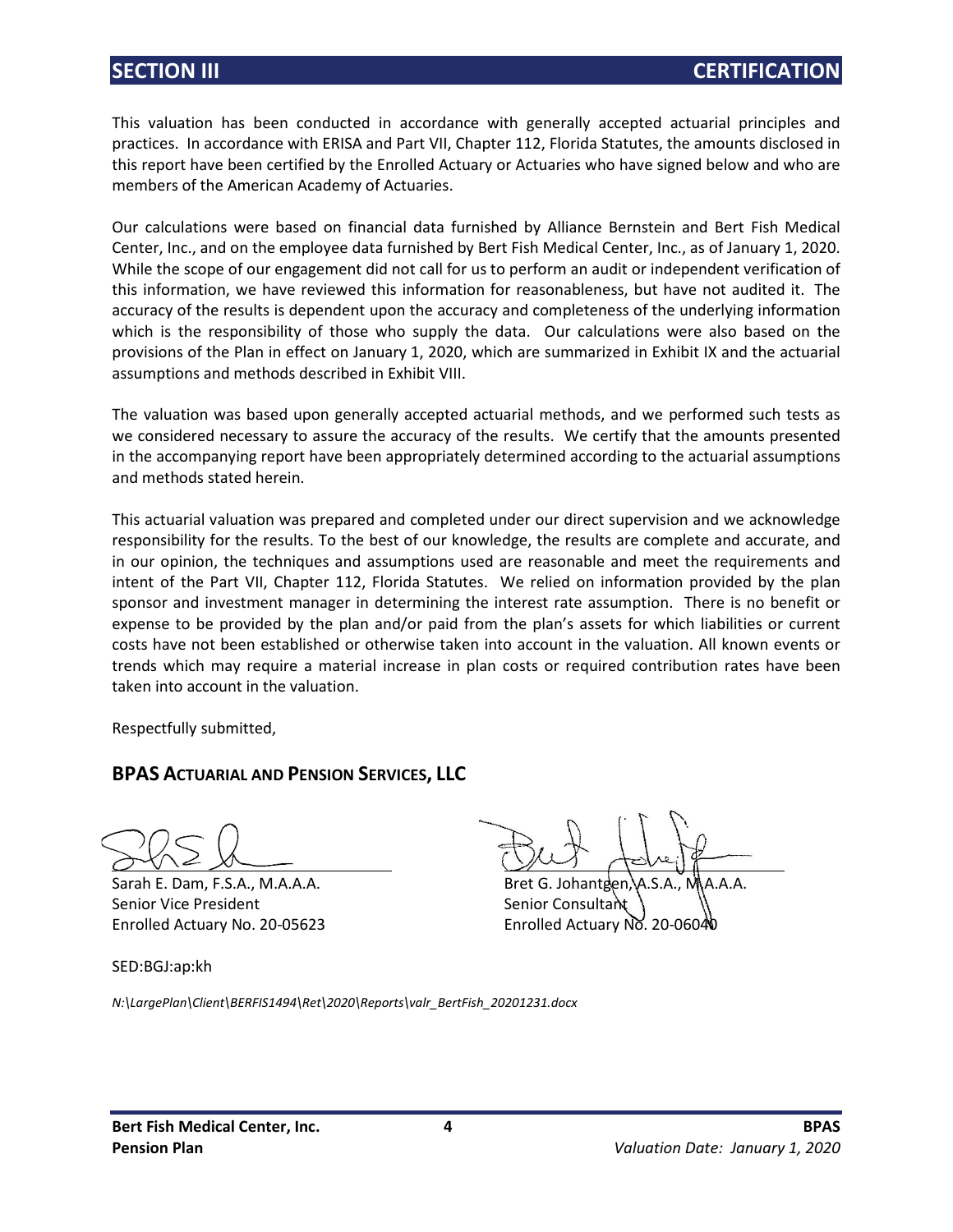| <b>ACTIVE PARTICIPANTS</b>                                           |     |  |  |  |
|----------------------------------------------------------------------|-----|--|--|--|
| (1) Active at January 1, 2019                                        | 10  |  |  |  |
| (2) Terminations During Year With Vested Rights                      | (1) |  |  |  |
| (3) Terminations During Year Without Vested Rights                   | 0   |  |  |  |
| (4) Deaths With Beneficiary                                          | 0   |  |  |  |
| (5) Retired                                                          | (1) |  |  |  |
| (6) New Participants                                                 | 0   |  |  |  |
| (7) Adjustments (Includes employees returned to covered status)      | 0   |  |  |  |
| (8) Active at January 1, 2020                                        | 8   |  |  |  |
| RETIRED PARTICIPANTS AND BENEFICIARIES                               |     |  |  |  |
| (1) Retirees at January 1, 2019                                      | 159 |  |  |  |
| (2) Deaths with Beneficiary                                          | 0   |  |  |  |
| (3) Deaths with No Beneficiary                                       | (5) |  |  |  |
| (4) Adjustments (No Benefit Owed)                                    | 0   |  |  |  |
| (5) New Retirees                                                     | 3   |  |  |  |
| (6) New Beneficiaries or Alternate Payees                            | 0   |  |  |  |
| (7) Retirees at January 1, 2020                                      | 157 |  |  |  |
| <b>TERMINATED VESTED PARTICIPANTS</b>                                |     |  |  |  |
| (1) Terminated Vested at January 1, 2019                             | 33  |  |  |  |
| (2) New Terminated Vested (Includes Beneficiaries)                   | 1   |  |  |  |
| (3) Lump Sum Distributions                                           | 0   |  |  |  |
| (4) Deaths                                                           | 0   |  |  |  |
| (5) Adjustments (Including beneficiaries returned to covered status) | 0   |  |  |  |
| (6) Retired                                                          | (2) |  |  |  |
| (7) Terminated Vested at January 1, 2020                             | 32  |  |  |  |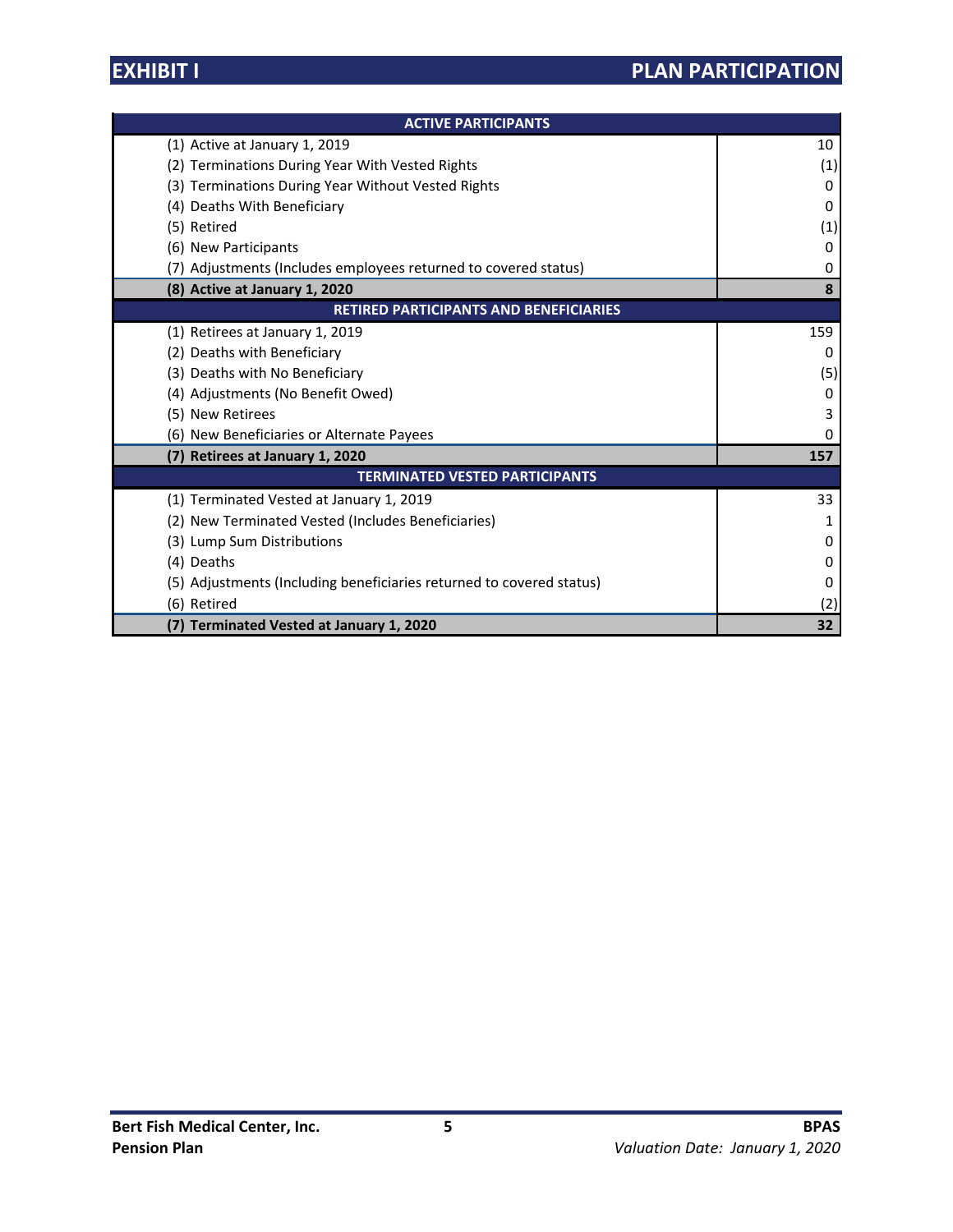| <b>SUMMARY OF ASSETS</b>                         |    |             |
|--------------------------------------------------|----|-------------|
| (1) Mutual Funds                                 | \$ | 49,593,493  |
| Fixed Income = $$13,826,129$                     |    |             |
| US Equity = $$12,906,924$                        |    |             |
| International Equity = $$22,347,366$             |    |             |
| Emerging Markets = $$513,074$                    |    |             |
| (2) Common Stock                                 |    | -በ-         |
| (3) Cash and Cash Equivalents                    |    | 313,638     |
| (4) Accrued Interest and Dividends               |    | -0-         |
| (5) Contribution Receivable                      |    | -0-         |
| (6) Accrued Expenses                             |    | -0-         |
| (7) Adjustments                                  |    | -0-         |
| (8) Total Plan Assets                            | S. | 49,907,131  |
| <b>RECONCILIATION OF ASSETS</b>                  |    |             |
| (1) Assets as of January 1, 2019                 | S. | 43,405,981  |
| (2) Contributions for the 2019 Plan Year         |    | -0-         |
| (3) Interest, Dividends & Appreciation of Assets |    | 8,983,008   |
| (4) Benefit Payments                             |    | (2,438,963) |
| (5) Expenses (Administrative)                    |    | (42, 895)   |
| (6) Assets as of December 31, 2019               | \$ | 49,907,131  |

Note: All investments are valued at fair market value. The investment return for the 2019 plan year, based on market value and net of investment expenses, was 21.3%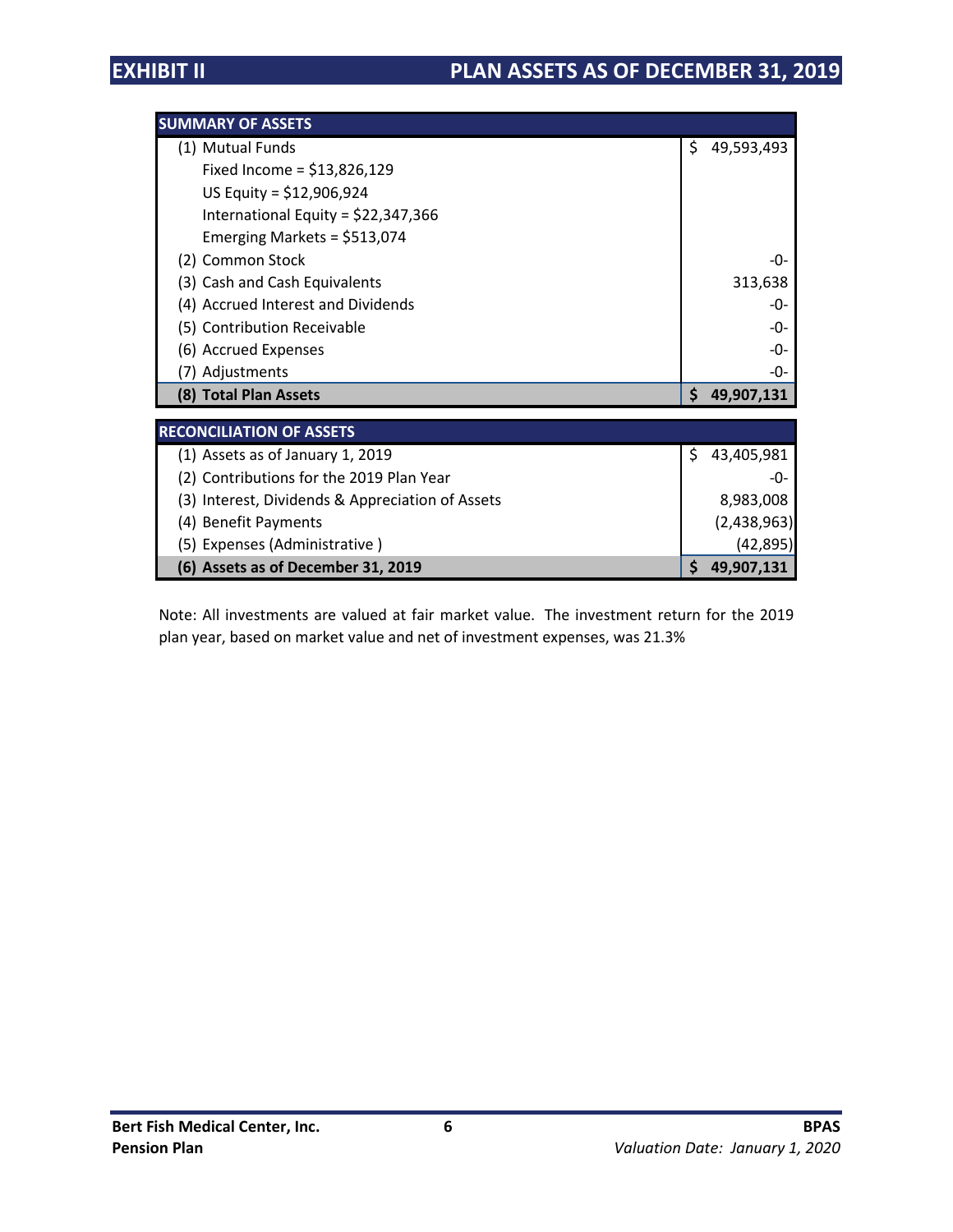| DEVELOPMENT OF ACTUARIAL VALUE OF ASSETS                                |   |              |
|-------------------------------------------------------------------------|---|--------------|
| (1) Market Value of Assets on January 1, 2019                           |   | \$43,405,981 |
| (2) Benefit Payments, January 1, 2019 through December 31, 2019         |   | (2,438,963)  |
| (3) Employer Contributions for Plan Year                                |   | -0-          |
| $(4)$ Expected Interest on $(1)$ , $(2)$ and $(3)$ to December 31, 2019 |   | 2,743,370    |
| (5) Expected Assets on December 31, 2019 $(1)+(2)+(3)+(4)$              |   | \$43,710,388 |
| (6) Market Value of Assets on December 31, 2019                         |   | 49,907,131   |
| $(7)$ Gain/(Loss)=(6)-(5)                                               |   | 6,196,743    |
| (8) Adjustment Factor                                                   |   | 80%          |
| $(9)$ Adjustment= $(7)x(8)$                                             |   | 4,957,394    |
| (10) Gain/(Loss) for Plan Year Ending December 31, 2018                 |   | (6,653,630)  |
| (11) Adjustment Factor                                                  |   | 60%          |
| $(12)$ Adjustment= $(10)x(11)$                                          |   | (3,992,178)  |
| (13) Gain/(Loss) for Plan Year Ending December 31, 2017                 |   | 2,833,166    |
| (14) Adjustment Factor                                                  |   | 40%          |
| $(15)$ Adjustment= $(13)x(14)$                                          |   | 1,133,266    |
| (16) Gain/(Loss) for Plan Year Ending December 31, 2016                 |   | (538, 233)   |
| (17) Adjustment Factor                                                  |   | 20%          |
| $(18)$ Adjustment= $(16)x(17)$                                          |   | (107, 647)   |
| (19) Actuarial Value of Assets at December 31, 2019                     |   |              |
| $= (6)-(9)-(12)-(15)-(18),$                                             |   |              |
| Not Greater Than 120%x(6) or Not Less Than                              |   |              |
| 80%x(6)                                                                 | Ś | 47,916,296   |

*Note:The investment return for the 2019 plan year, based on actuarial value, and net of investment expenses, was 6.15%.*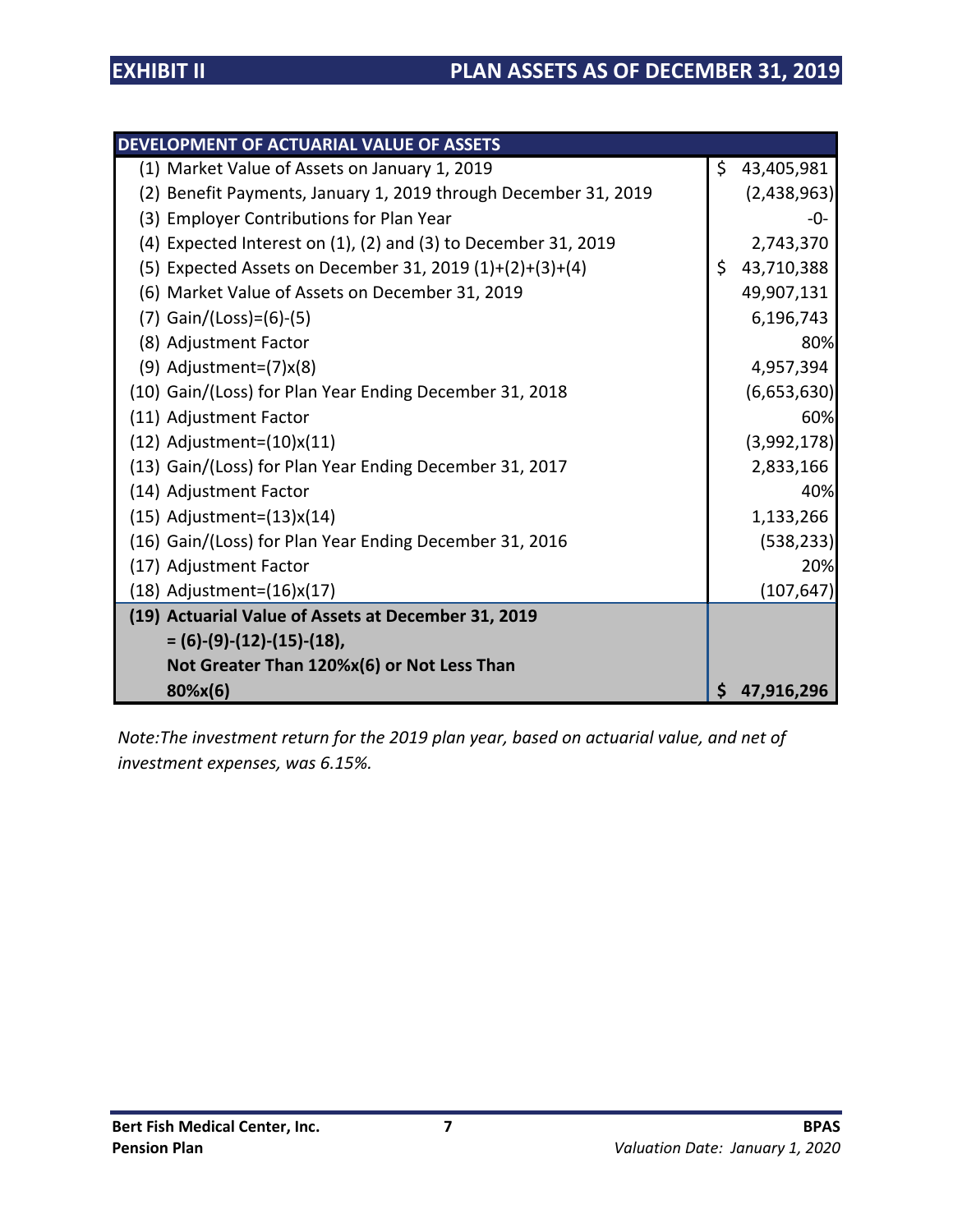| <b>CHARGES</b>                                                                        |     |            |
|---------------------------------------------------------------------------------------|-----|------------|
| (1) Funding Deficiency as of December 31, 2018                                        | \$  |            |
| (2) Normal Cost as of January 1, 2019                                                 |     | 74,772     |
| (3) Amortization of Waived Funding Deficiency                                         |     |            |
| (4) Other Amortization Charges                                                        |     |            |
| (5) 6.50% Interest on (1), (2), (3) and (4) from January 1, 2019 to December 31, 2019 |     | 4,860      |
| (6) Additional Interest Charge                                                        |     |            |
| (7) Additional Funding Charge                                                         |     |            |
| (8) Total Charge                                                                      | \$. | 79,632     |
| <b>CREDITS</b>                                                                        |     |            |
| (9) Credit Balance as of December 31, 2018                                            | \$  | 27,168,459 |
| (10) Contribution for Plan Year Ended December 31, 2019                               |     |            |
| (11) Total Amortization Credits                                                       |     |            |
| $(12)$ Interest on $(9)$ , $(10)$ and $(11)$ to December 31, 2019*                    |     | 1,765,950  |
| (13) Full Funding Credit                                                              |     |            |
| (14) Total Credits                                                                    | \$  | 28,934,409 |
| (15) Credit Balance as of December 31, 2019=(14)-(8)                                  | S   | 28,854,777 |

*\* Full year's interest at 6.50% per annum on (9) and (11), plus one half year's interest on (10).*

Note: The Funding Standard Account is shown for illustrative purposes only, since the funding requirements of Code sections 412, 430, and 436 are not applicable to "governmental plans."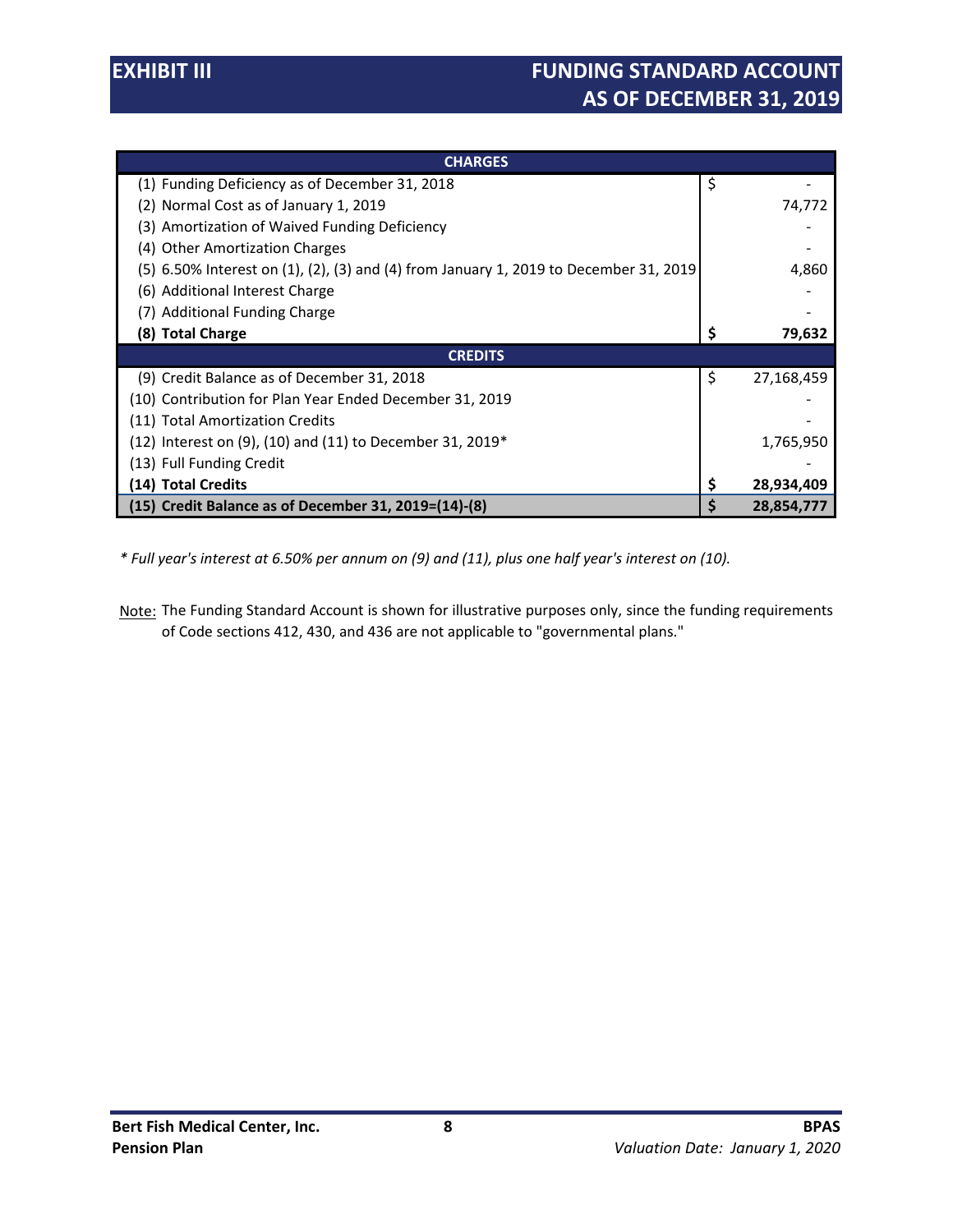| <b>ACTUARIAL GAIN/LOSS - YEAR ENDING DECEMBER 31, 2019</b>                                                          |    |                |
|---------------------------------------------------------------------------------------------------------------------|----|----------------|
| (1) Actuarial Accrued Liability at 1/1/2020                                                                         | \$ | 36,876,390     |
| (2) Actuarial Accrued Liability (prior to assumption changes) at 1/1/2020                                           |    | 36,484,110     |
| (3) Assets at 1/1/2020 (Actuarial Value)                                                                            |    | 47,916,296     |
| (4) Unfunded Actuarial Accrued Liability/(Surplus) at 1/1/2020: (1) - (3)                                           |    | (11,039,906)   |
| (5) Unfunded Actuarial Accrued Liability/(Surplus) (prior to assumption and<br>plan changes) at 1/1/2020: (2) - (3) |    | (11, 432, 186) |
| (6) Supplemental Actuarial Accrued Liability due to assumption and plan<br>changes: $(4) - (5)$                     |    | 392,280        |
| (7) Unfunded Actuarial Accrued Liability/(Surplus) at 1/1/2019                                                      |    | (10, 554, 884) |
| (8) Normal Cost, 1/1/2019                                                                                           |    | 74,772         |
| (9) Interest on (7) and (8) $\omega$ 6.50%                                                                          |    | (681, 207)     |
| (10) Employer Contributions, 1/1/2019                                                                               |    |                |
| (11) Interest on (10) @ 6.50%                                                                                       |    |                |
| (12) Expected Unfunded Actuarial Accrued Liability at $1/1/2020$ : =(7) + (8) +<br>(9) - (10) - (11)                |    | (11, 161, 319) |
| (13) Actuarial (Gain)/Loss: (5) - (12)                                                                              | S  | (270,867)      |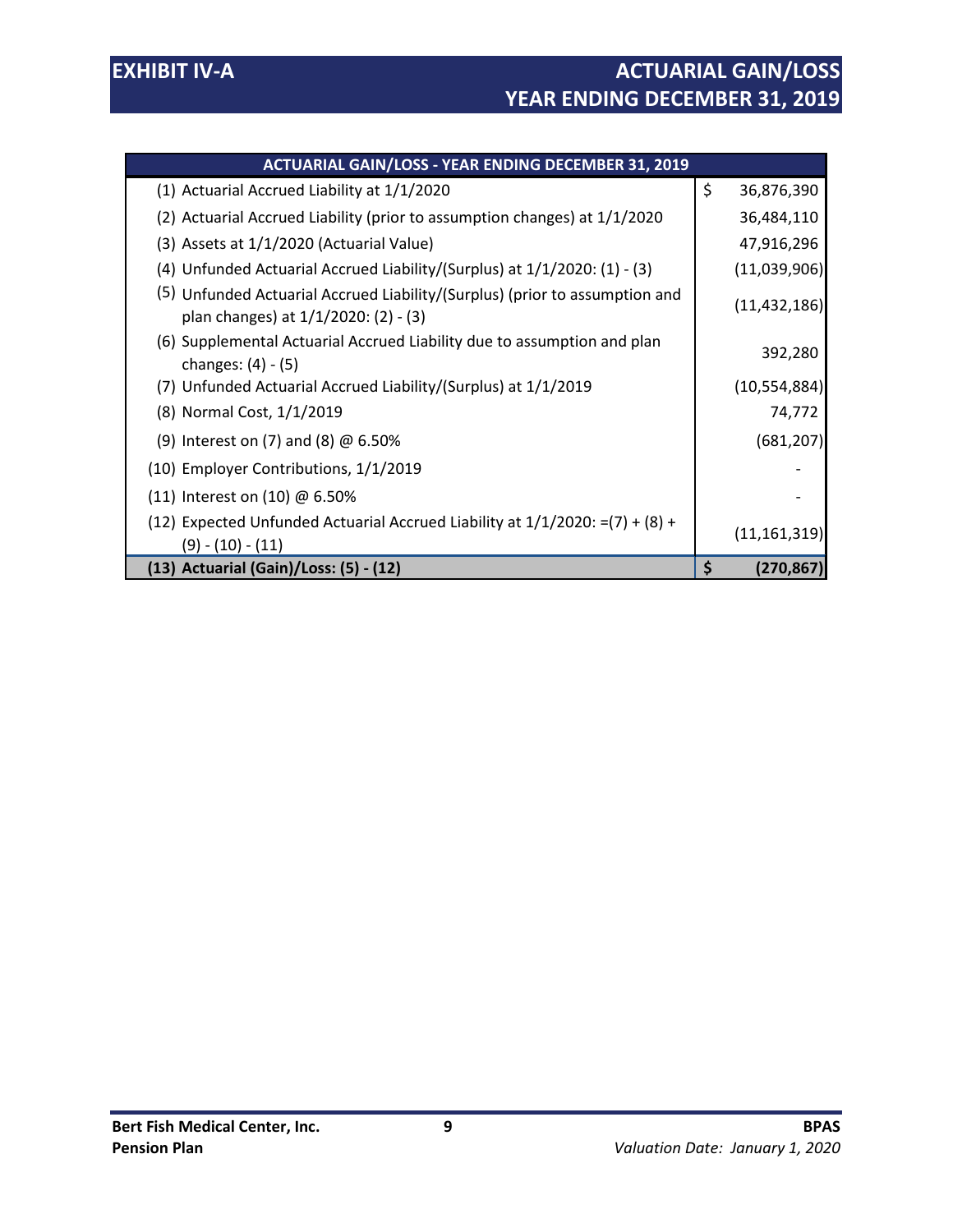## **EXHIBIT IV-B SUMMARY OF AMORTIZATION PAYMENTS**

#### **Summary of Amortization Payments as of January 1, 2020**

| <b>Date</b><br><b>Established</b> | <b>Type of Base</b><br>(Original Plan) | <b>Initial Base</b> | <b>Minimum</b><br>Amortization<br><b>Period Initial</b> | <b>Minimum</b><br><b>Amortization Period</b><br><b>Remaining</b> | <b>Minimum</b><br><b>Unamortized</b><br><b>Balance</b> | <b>Minimum</b><br><b>Amortization</b><br><b>Amount</b> |
|-----------------------------------|----------------------------------------|---------------------|---------------------------------------------------------|------------------------------------------------------------------|--------------------------------------------------------|--------------------------------------------------------|
|                                   | None*                                  |                     |                                                         |                                                                  |                                                        |                                                        |
|                                   |                                        |                     |                                                         | <b>TOTAL CHARGES:</b>                                            |                                                        |                                                        |
|                                   |                                        |                     |                                                         | <b>TOTAL CREDITS:</b>                                            |                                                        | 0                                                      |
|                                   |                                        |                     |                                                         |                                                                  |                                                        | 0                                                      |

#### **Summary of Future Amortization Payments**

|                        |                     |          | <b>Minimum Unamortized Balance</b><br><b>Minimum Amortization Amounts</b> |          |  |          |  |          |  |          | Date Base is |          |                  |
|------------------------|---------------------|----------|---------------------------------------------------------------------------|----------|--|----------|--|----------|--|----------|--------------|----------|------------------|
| Date                   |                     |          |                                                                           |          |  |          |  |          |  |          |              |          | <b>Fully</b>     |
| <b>Established</b>     | <b>Type of Base</b> | 1/1/2021 |                                                                           | 1/1/2022 |  | 1/1/2023 |  | 1/1/2021 |  | 1/1/2022 |              | 1/1/2023 | <b>Amortized</b> |
|                        | None*               |          |                                                                           |          |  |          |  |          |  |          |              |          |                  |
| <b>ITOTAL CHARGES:</b> |                     |          |                                                                           |          |  |          |  |          |  |          |              |          |                  |
| <b>TOTAL CREDITS:</b>  |                     |          |                                                                           |          |  |          |  |          |  |          |              |          |                  |
| <b>TOTAL NET:</b>      |                     |          |                                                                           |          |  |          |  |          |  |          |              |          |                  |

\*Amortization bases have been fully satisfied as the Plan is in surplus as of January 1, 2020.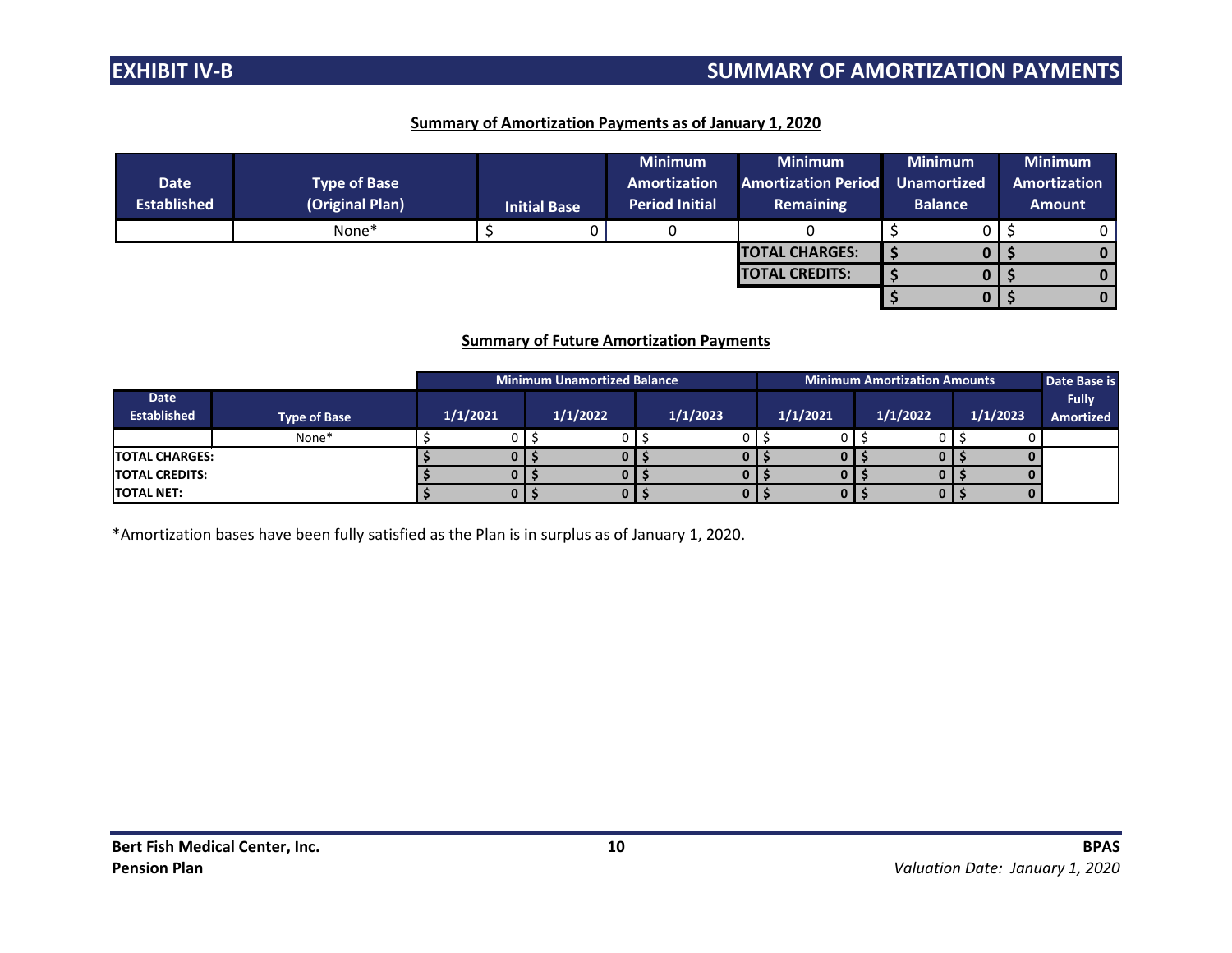| <b>MINIMUM RECOMMENDED CONTRIBUTION</b>                               |              |
|-----------------------------------------------------------------------|--------------|
| (1) Normal Cost as of January 1, 2020                                 | \$<br>42.895 |
| (2) Net Minimum Amortization Amounts (Exhibit IV-B)                   |              |
| (3) Minimum Recommended Contribution as of December 31, 2020 for Plan | 45,683       |
| Year January 1, 2020 - December 31, 2020 before reflecting Funding    |              |
| <b>Standard Account Credit Balance</b>                                |              |
| $=[(1) + (2)] \times 1.0650$                                          |              |
| (4) Funding Standard Account Credit Balance as of                     | 28,854,777   |
| December 31, 2019 (Exhibit III)                                       |              |
| (5) Net Minimum Recommended Contribution, assuming payment on or      | \$           |
| after December 31, 2020*                                              |              |
| $=(3) - [(4) \times 1.0650]$ (not less than zero)                     |              |

*\* Reflects an opinion by legal counsel that the plan is a "governmental plan," as defined in Code section 414(d).*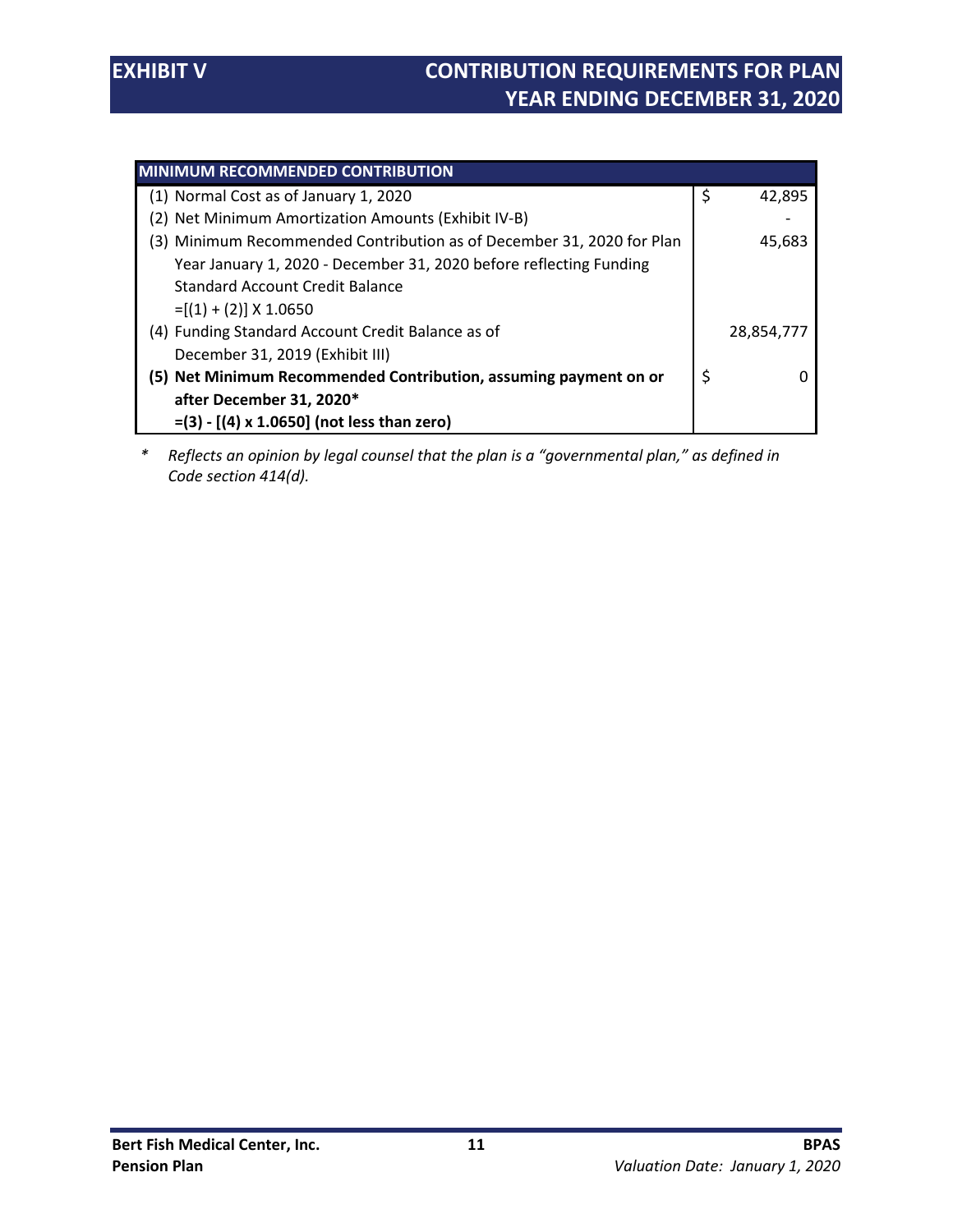| <b>CHANGES IN ACTUARIAL PRESENT VALUE OF ACCUMULATED PLAN BENEFITS</b><br>(A)       |                  |
|-------------------------------------------------------------------------------------|------------------|
| Actuarial present value of accumulated plan benefits as of December 31, 2018<br>(1) | \$<br>36,995,355 |
| (2)<br>Increase (decrease) during the year attributable to                          |                  |
| (a) Increase for interest due to the decrease in the discount period                | 2,326,680        |
| (b) Actuarial (gain)/loss                                                           | (398, 962)       |
| (c) Plan amendment                                                                  | O                |
| (d) Assumption change                                                               | 392,280          |
| (e) Benefits paid                                                                   | (2,438,963)      |
| (f) Net increase                                                                    | (118, 965)       |
| (3) Actuarial present value of accumulated plan benefits as of December 31, 2019    | \$<br>36,876,390 |
| (B)<br>STATEMENT OF ACTUARIAL PRESENT VALUE OF ACCUMULATED PLAN                     |                  |
| <b>BENEFITS AS OF DECEMBER 31, 2019</b>                                             |                  |
| Actuarial present value of accumulated plan benefits:<br>(1)                        |                  |
| Vested benefits:<br>(a)                                                             |                  |
| Participants currently receiving payments<br>(i)                                    | \$<br>32,847,884 |
| <b>Other Participants</b><br>(ii)                                                   | 4,028,506        |
| Sub-total                                                                           | \$<br>36,876,390 |
| Non-vested benefits<br>(b)                                                          |                  |
| Total actuarial present value of accumulated plan benefits<br>(2)                   | \$<br>36,876,390 |
| (3)<br>Plan Assets (at Market) as of December 31, 2019                              | \$<br>49,907,131 |

*Notes:*

*The above values have been determined in accordance with Accounting Standards Codification 960 and the actuarial assumptions as to interest, mortality, turnover, and retirement age as stated in Exhibit VIII.* 

*These figures are for accounting purposes only and should not be confused with accrued liabilities for other purposes, such as for plan funding or liability upon plan termination.*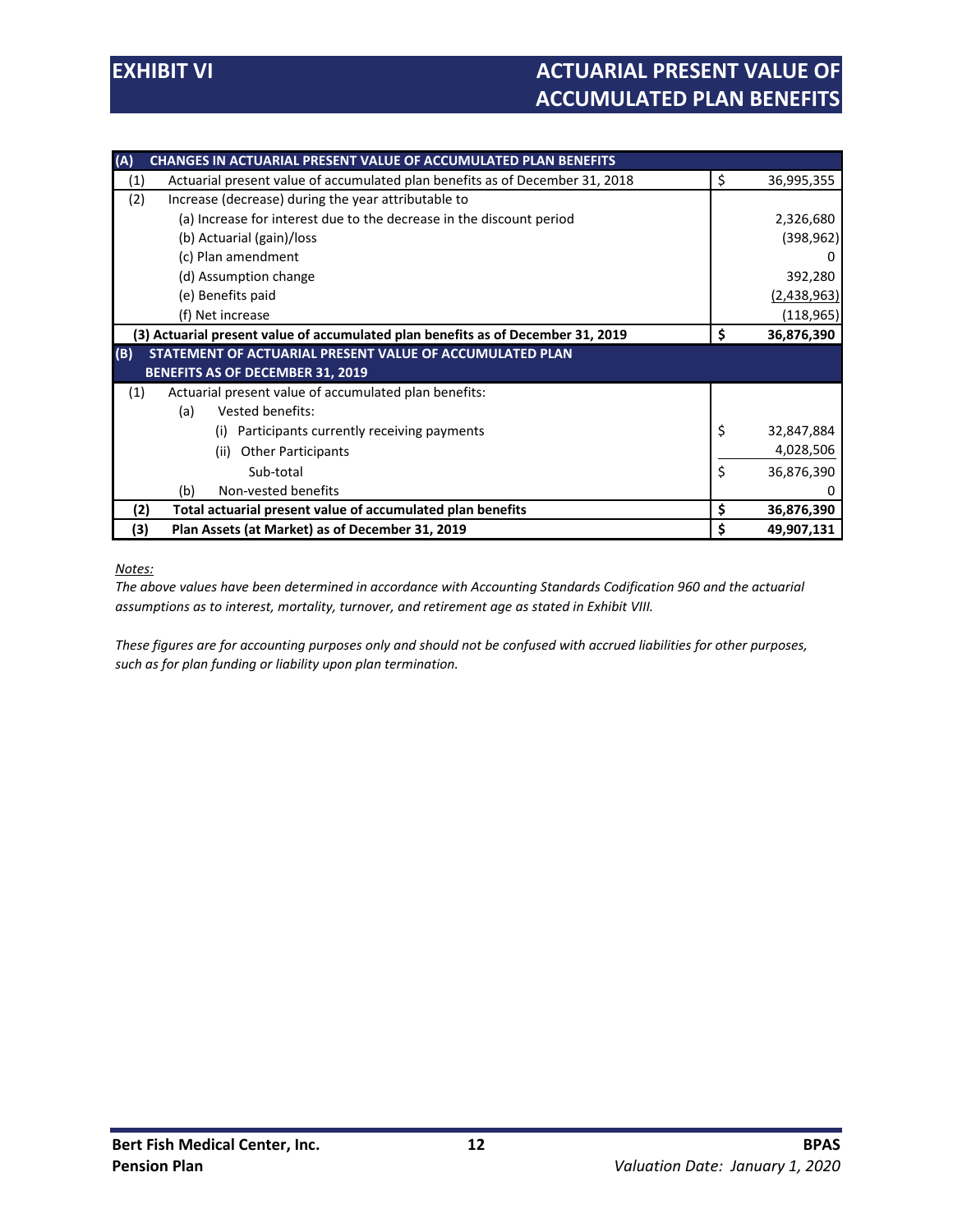## **EXHIBIT VII EXHIBIT VII COMPARATIVE SUMMARY OF PRINCIPAL VALUATION RESULTS**

| <b>COMPARATIVE SUMMARY OF PRINCIPAL VALUATION RESULTS</b>                   |                                   |                                 |         |            |
|-----------------------------------------------------------------------------|-----------------------------------|---------------------------------|---------|------------|
| <b>ITEM</b>                                                                 | <b>ACTUARIAL VALUATION AS OF:</b> |                                 |         |            |
|                                                                             |                                   | January 1, 2020 January 1, 2019 |         |            |
| 1. Participant Data                                                         |                                   |                                 |         |            |
| a) Number of active participants                                            |                                   | 8                               |         | 10         |
| b) Total annual payroll                                                     | \$                                | 514,982                         | \$      | 578,535    |
| c) Present Value of future salaries                                         | \$                                | 1,017,392                       | \$      | 1,506,069  |
| d) Number of retired participants and beneficiaries                         |                                   | 157                             |         | 159        |
| e) Total annual benefits for (d)                                            | \$                                | 2,445,036                       | \$      | 2,428,604  |
| f) Number of terminated vested participants                                 |                                   | 32                              |         | 33         |
| g) Total annual benefits for (f)                                            | \$                                | 182,072                         | \$      | 181,687    |
| 2. Assets                                                                   |                                   |                                 |         |            |
| a) Actuarial Value                                                          | \$                                | 47,916,296 \$                   |         | 47,550,239 |
| b) Market Value                                                             |                                   | 49,907,131                      |         | 43,405,981 |
| 3. Liabilities                                                              |                                   |                                 |         |            |
| a) Present Value of future benefits for:                                    |                                   |                                 |         |            |
| -Active participants                                                        | \$                                | 1,769,692                       | \$      | 2,104,166  |
| -Terminated vested participants                                             |                                   | 2,258,814                       |         | 2,191,895  |
| -Retired participants and beneficiaries                                     |                                   | 32,847,884                      |         | 32,699,294 |
| <b>Total</b>                                                                | \$                                | 36,876,390                      | \$      | 36,995,355 |
| b) Actuarial Accrued Liability                                              |                                   | 36,876,390                      |         | 36,995,355 |
| c) Unfunded Actuarial Accrued Liability: (3)(b) - (2)(a)                    | \$                                |                                 | \$      |            |
| 4. Present Value of Accrued Benefits                                        |                                   |                                 |         |            |
| -Inactive participants and beneficiaries                                    | \$                                | 35,106,698                      | \$      | 34,891,189 |
| -Active participants                                                        |                                   | 1,769,692                       |         | 2,104,166  |
| -Nonvested accrued beneftis                                                 |                                   | 0                               |         | 0          |
| <b>Total</b>                                                                | \$                                | 36,876,390                      | \$      | 36,995,355 |
| See Exhibit VI for further details                                          |                                   |                                 |         |            |
| Pension Contribution for Year Beginning on Valuation Date<br>5.             |                                   |                                 |         |            |
| a) Normal Cost                                                              | \$                                | 42,895                          | \$      | 74,772     |
| b) Payment to amortize unfunded liability                                   |                                   |                                 |         |            |
| c) Expected (or actual for prior year) contributions, adjusted for interest |                                   |                                 |         |            |
| d) (c) as % of payroll                                                      |                                   | 0.00%                           |         | 0.00%      |
| e) Amount to be contributed by participants                                 |                                   | 0                               |         | 0          |
| (e) as % of payroll<br>t)                                                   |                                   | 0                               |         | 0          |
| 6. Past contributions                                                       |                                   |                                 |         |            |
| a) Recommended for years ending 12/31/2019 and 12/31/2018                   | \$                                |                                 | \$      |            |
| respectively (beginning of year amount)                                     |                                   |                                 |         |            |
| b) Amount contributed by participants                                       |                                   | 0                               |         | 0          |
| c) Actual contributions made by Bert Fish, years ending 12/31/2019 and      | \$                                |                                 | \$      |            |
| 12/31/2018 respectively                                                     |                                   |                                 |         |            |
| Net actuarial (gain) / loss                                                 | $\overline{\xi}$                  | (270, 867)                      | $\zeta$ | 1,113,485  |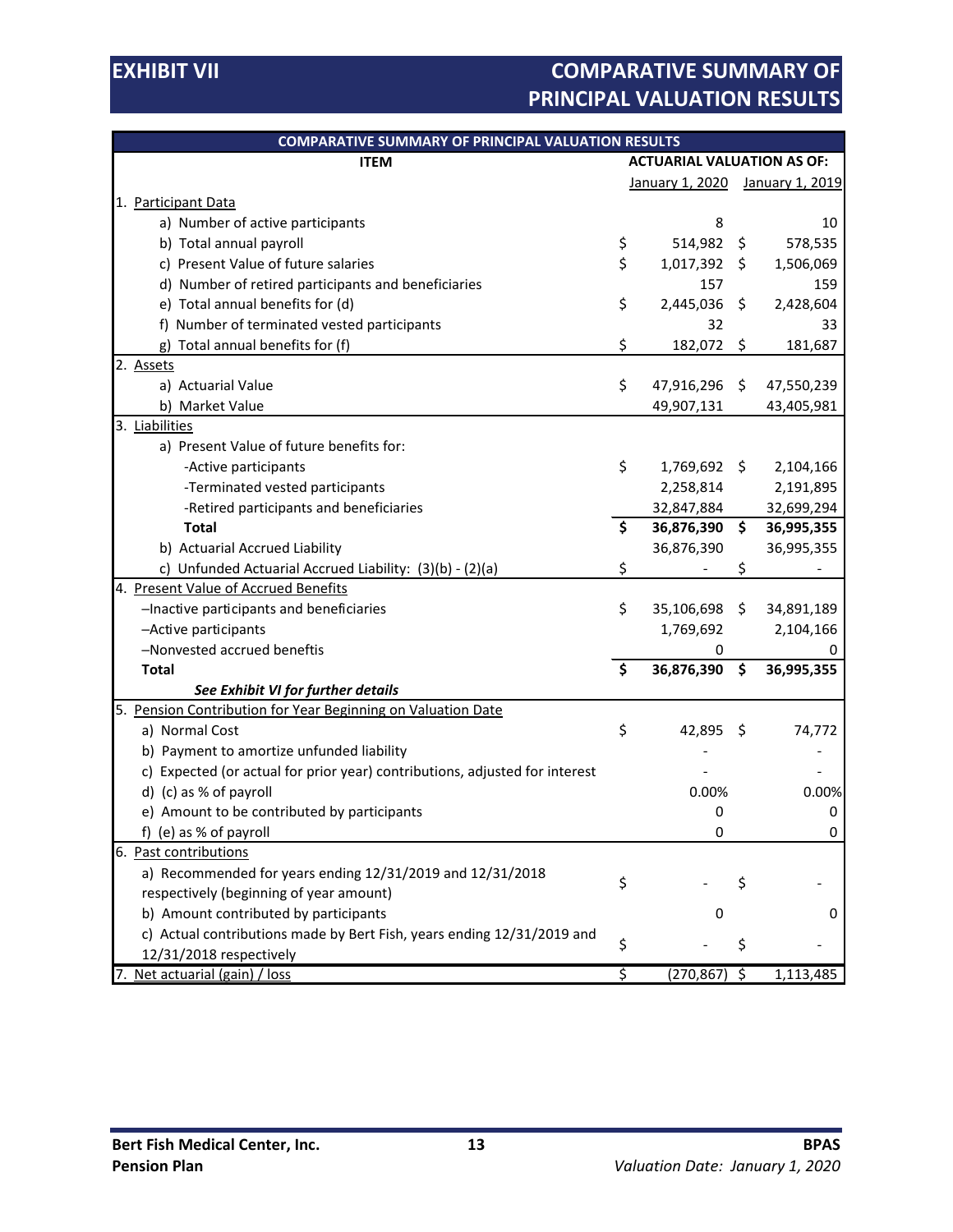#### **I. Actuarial Assumptions**

The actuarial assumptions used in determining the liabilities and calculating the contributions to the pension plan are as follows:

| <b>Valuation Date:</b>          | January 1, 2020                                                                                                                                                                                                                                                         |
|---------------------------------|-------------------------------------------------------------------------------------------------------------------------------------------------------------------------------------------------------------------------------------------------------------------------|
|                                 | Demographic Information: The demographic information was provided as of January 1, 2020<br>by Southeast Volusia Hospital District. Although we did not audit the<br>data, we did review the data for reasonableness.                                                    |
| <b>Mortality rates:</b>         | Post-Retirement - Sex-distinct Pub-2010 Headcount Weighted<br>General Below Median Healthy Retiree Tables, set back 1 year for<br>Males, with mortality improvements using MP-2018 on a fully<br>generational basis, as prescribed by the Florida Retirement System.    |
|                                 | Pre-Retirement (Actives only) – None. As there are only 8 actives<br>remaining in the plan, all are assumed to survive to their normal<br>retirement date.                                                                                                              |
| Interest:                       | 6.50% per annum, compounded annually. This assumption was<br>determined based on the target asset allocation, as outlined in the<br>investment policy and long term expected return for the asset<br>classes, as discussed with the pension plan investment committee.  |
| <b>Salary Scale:</b>            | Not applicable since the plan is frozen.                                                                                                                                                                                                                                |
| <b>Cost of Living:</b>          | 3.0% per annum, compounded annually (increases assumed July 1),<br>based on the provisions of the plan.                                                                                                                                                                 |
| Turnover:                       | Rates of termination were not assumed. As there are only 8 actives<br>remaining in the plan, all are assumed to continue to work until<br>their normal retirement date.                                                                                                 |
| Disability:                     | Rates of disability were not assumed. As there are only 8 actives<br>remaining in the plan, all are assumed to continue to work until<br>their normal retirement date.                                                                                                  |
| <b>Administrative Expenses:</b> | Actual expenses of \$42,894, not including advisory fees, paid out of<br>the trust during the previous plan year.                                                                                                                                                       |
| <b>Spouse Assumptions:</b>      | 100% of participants not currently collecting benefits are assumed<br>to be married, with male spouses assumed to be three years older<br>and female spouses assumed to be three years younger than the<br>participant. This assumption was based on national averages. |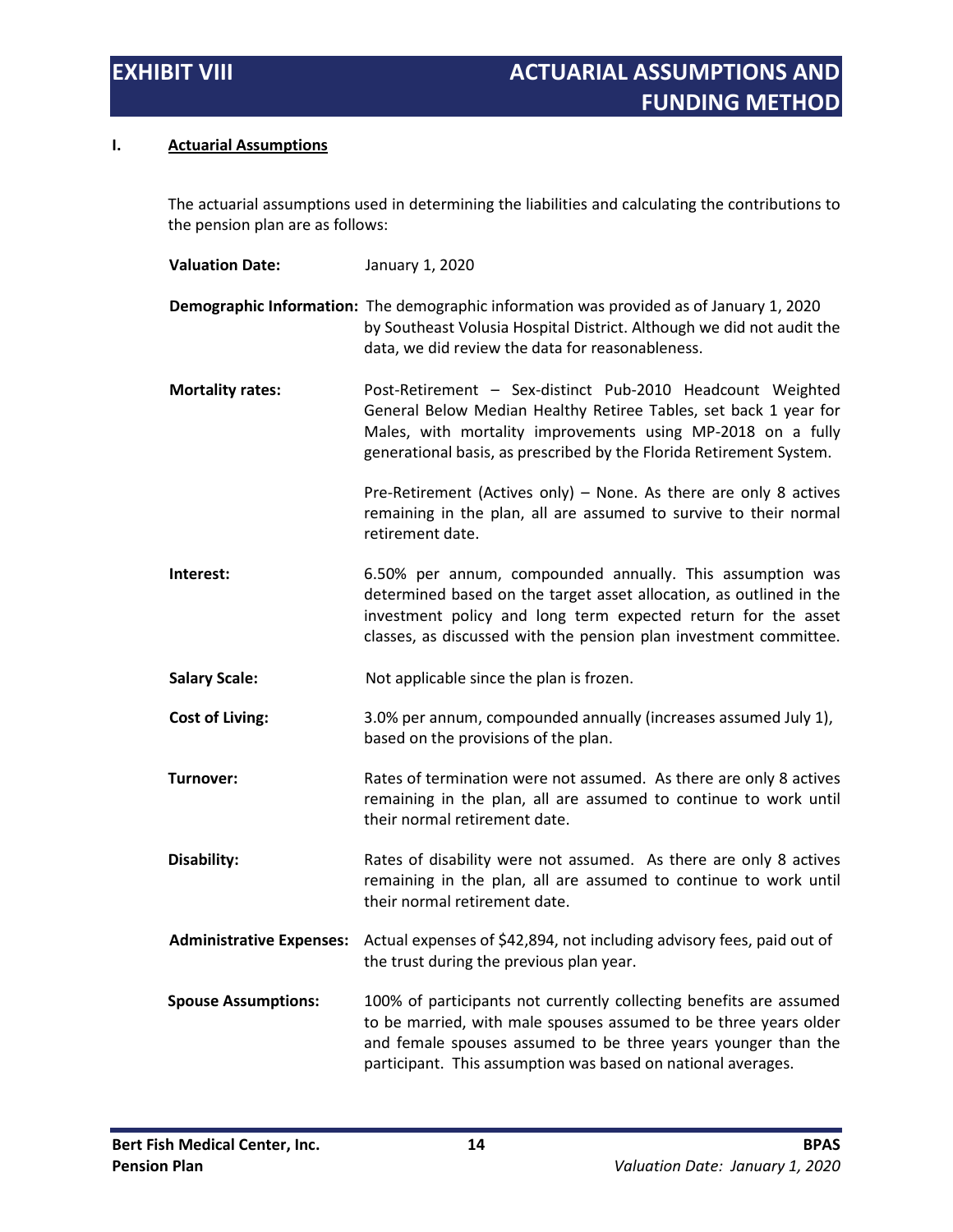## **EXHIBIT VIII** ACTUARIAL ASSUMPTIONS AND **FUNDING METHOD**

**Retirement Age:** Active participants were assumed to continue to earn future service towards eligibility for unreduced early retirement (30 years of service). All are assumed to retire once they have earned 30 years of service. It is assumed active participants would commence benefits at age related rates of retirement. Rates of retirement for those with less than 30 years of service are as follows:

| Age | <b>Percentage</b> |
|-----|-------------------|
| 62  | 25%               |
| 63  | 20%               |
| 64  | 20%               |
| 65  | 33%               |
| 66  | 50%               |
| 67  | 20%               |
| 68  | 20%               |
| 69  | 20%               |
| 70  | 100%              |

Terminated vested participants were assumed to commence at age 62.

These assumptions were based on the provisions of the plan and Southeast Volusia Hospital District's expectations. Future experience is not expected to deviate significantly from these results.

## **Actuarial Valuation**

**Software: For purposes of developing the projected future benefit payments** as well as determining attributed liabilities as of the valuation date, we utilized the ProVal software platform developed by Winklevoss Technologies. We believe this externally developed valuation system is appropriate, was used for its intended purpose, and did not produce unreasonable results.

#### **II. Funding Method**

The funding method (actuarial cost method) is the Unit Credit Cost Method without projection.

Under this cost method, as a result of the amendment freezing benefit accruals, there is no actuarial Normal Cost amount. The Actuarial Accrued Liability is determined as the actuarial present value of benefits earned prior to the date of determination for each participant. In future years, actuarial gains and losses will result in the establishment of Supplemental Actuarial Accrued Liabilities. All Actuarial Accrued Liabilities are amortized by contributions made by the employer for this purpose, in the same way as a mortgage is amortized.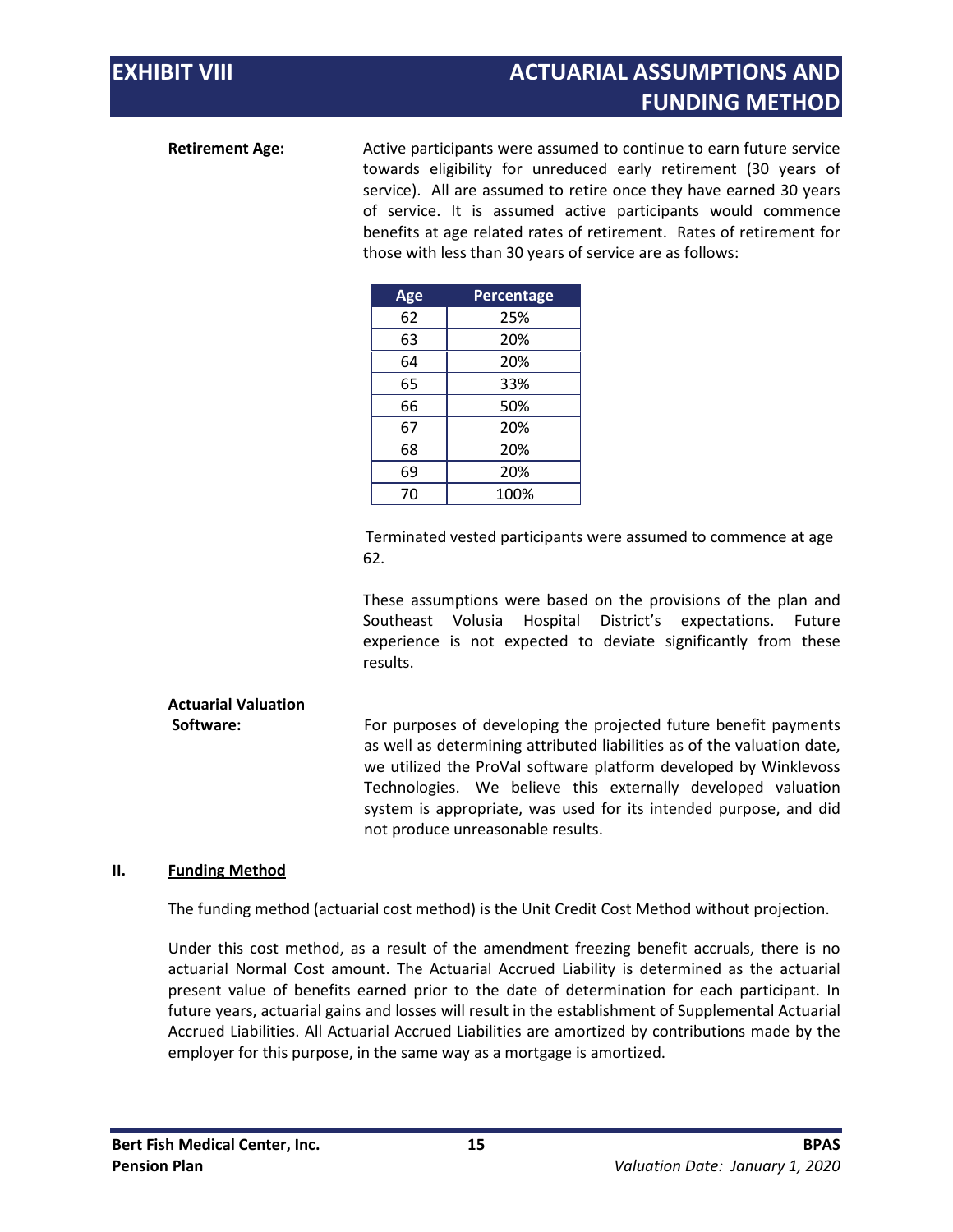#### **III. Asset Valuation Method**

The asset valuation method is a phased-in Five Year Average Value. The asset value determined under the method will be limited to 120% and no less than 80% of fair market value.

Under this method, the actuarial value of assets is equal to the market value of assets less a decreasing fraction (i.e.,  $\frac{4}{5}$ ,  $\frac{3}{5}$ ,  $\frac{2}{5}$ ,  $\frac{1}{5}$ ) of the gain (+) or loss (-) in each of the preceding four years. Thus a gain results in a subtraction from and a loss results in an addition to the current year's market value.

Under this method, a gain or loss for a year is determined by calculating the difference between the expected value of assets and the market value of assets at the valuation date. The expected value of assets for the year is the market value of the assets at the valuation date for the prior year brought forward with interest at the valuation interest rate to the valuation date for the current year, plus contributions minus disbursements (i.e., benefits and expenses), all adjusted with interest to the valuation date. If the expected value is less than the market value, the difference is a gain. Conversely, if the expected value is greater than the market value, the difference is a loss.

As a result of phasing in, the actuarial value of assets is equal to the market value as of the valuation date in the first year this method is used. In each of the subsequent four years, the gains or losses recognized are those occurring in the year of the change and in later years.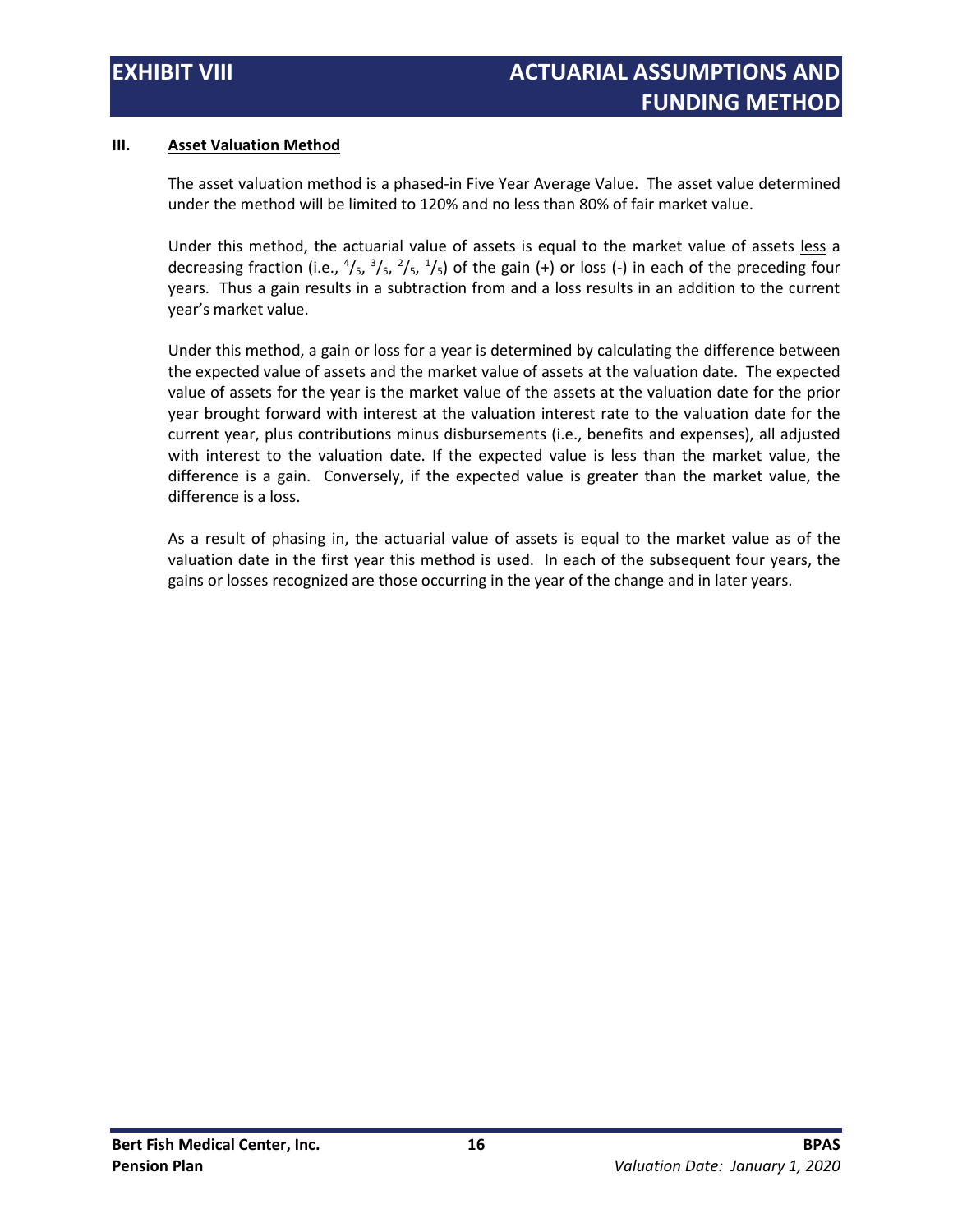This summary is intended as an outline of plan provisions and does not alter the intent or meaning of the provisions contained in the plan document.

| <b>Effective Date of Plan</b>     | July 1, 1995.                                                                                                                                                                                                                                          |                         |  |  |  |
|-----------------------------------|--------------------------------------------------------------------------------------------------------------------------------------------------------------------------------------------------------------------------------------------------------|-------------------------|--|--|--|
| <b>Anniversary Date of Plan</b>   | January 1, 1996 and each January 1st thereafter.                                                                                                                                                                                                       |                         |  |  |  |
| <b>Plan Year</b>                  | Each period of 12 consecutive months beginning on January 1.                                                                                                                                                                                           |                         |  |  |  |
| Eligibility                       | On July 1, 1995, each employee of the Bert Fish Medical Center, Inc.<br>who was covered by the Florida Retirement System before July 1, 1995<br>and who did not waive participation under this plan is a participant.                                  |                         |  |  |  |
| <b>Normal Retirement Date</b>     | The earlier of attainment of age 62 and completion of 5 Years of<br>Credited Service or completion of 30 Years of Credited Service, but not<br>later than age 65 and completion of 5 years of plan participation.                                      |                         |  |  |  |
| <b>Early Retirement Date</b>      | Upon completion of 10 Years of Credited Service.                                                                                                                                                                                                       |                         |  |  |  |
| <b>Disability Retirement Date</b> | Total and permanent disability, with a minimum of 5 Years of Credited<br>Service for non-job connected disabilities.                                                                                                                                   |                         |  |  |  |
| <b>Normal Retirement Benefit</b>  | A monthly benefit of 1.6% of high-5 year average compensation for<br>each Year of Credited Service. For a Participant of this Plan as of July 1,<br>1995, such benefit is reduced by any vested benefit payable from the<br>Florida Retirement System. |                         |  |  |  |
| <b>Late Retirement Benefit</b>    | A monthly annuity equal to the accrued benefit as of the date of late<br>retirement (based on compensation and service as of that date) and<br>substituting for 1.6%, in accordance with the following schedule:                                       |                         |  |  |  |
|                                   | Age 63, or 31 Years of Credited Service<br>Age 64, or 32 Years of Credited Service<br>Age 65 or later, or 33 or more Years of Credited Service<br>The accrued benefit determined above cannot be less than the actuarial                               | 1.63%<br>1.65%<br>1.68% |  |  |  |
|                                   | increase of the accrued benefit from the prior year.                                                                                                                                                                                                   |                         |  |  |  |
| <b>Early Retirement Benefit</b>   | A monthly annuity equal to the accrued benefit at the Early Retirement<br>Date, reduced by 5/12% for each month that the Benefit<br>Commencement Date precedes age 62.                                                                                 |                         |  |  |  |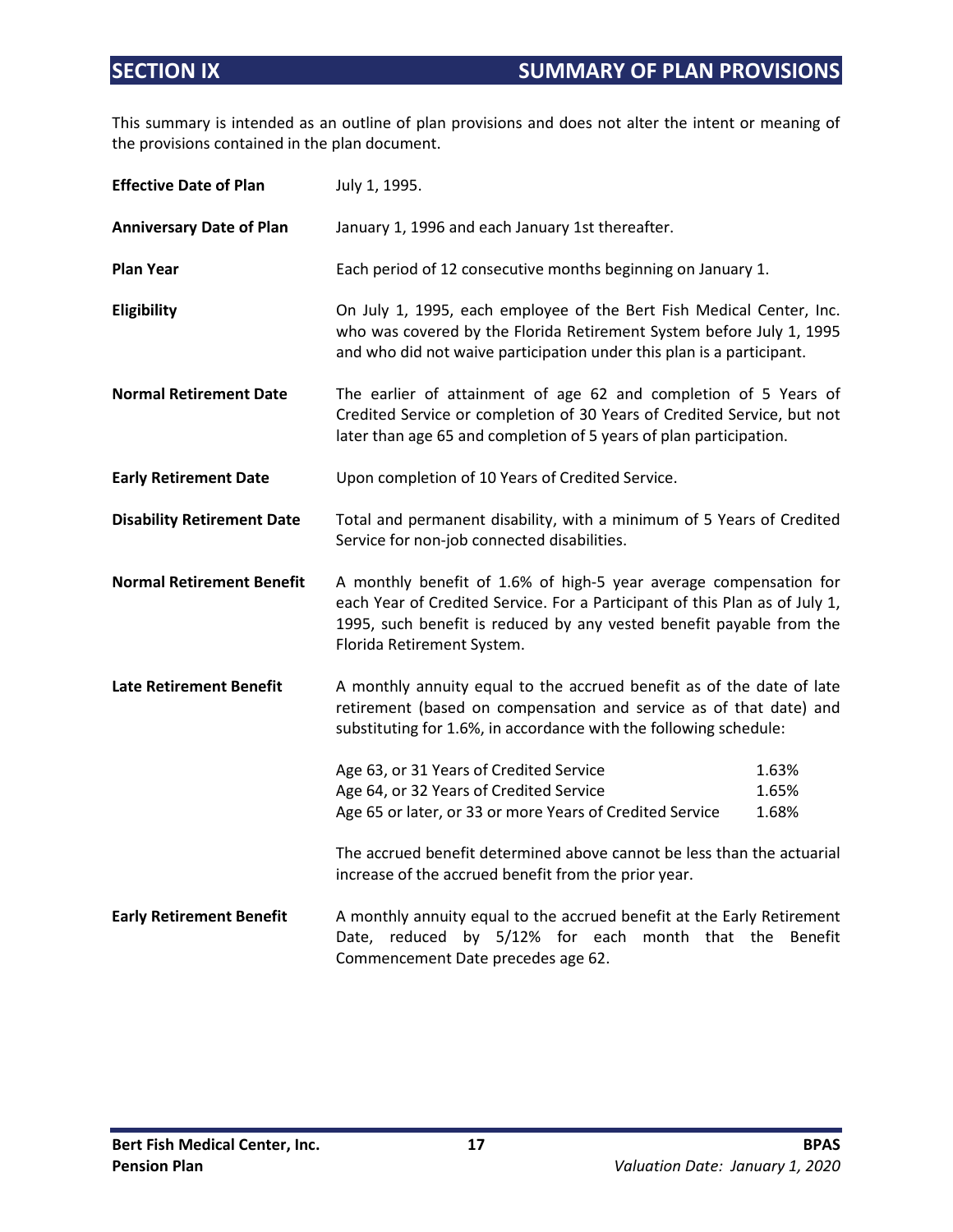| <b>Disability Retirement Benefit</b>                             | A monthly annuity equal to the accrued benefit as of the date of<br>disability, with no actuarial reduction (subject to a minimum disability<br>pension of 42% of average compensation if disability occurs on the job,<br>25% of average compensation otherwise). Payments cease if the<br>disability ends before attainment of age 62.                                           |
|------------------------------------------------------------------|------------------------------------------------------------------------------------------------------------------------------------------------------------------------------------------------------------------------------------------------------------------------------------------------------------------------------------------------------------------------------------|
|                                                                  | If disability occurs other than on the job, the disability benefit shall not<br>apply for a participant who has reached his Normal or Early Retirement<br>Date.                                                                                                                                                                                                                    |
| <b>Years of Credited Service</b>                                 | Effective for plan years beginning on and after January 1, 1996, a Year of<br>Credited Service will be credited if a Participant has completed at least<br>1,000 hours of service in that Plan Year. For the period July 1, 1995 to<br>December 31, 1995, service will be credited month by month, with a full<br>month's credit given for any employment rendered during a month. |
| <b>Accrued Benefit Prior to</b><br><b>Normal Retirement Date</b> | Based on average compensation and Years of Credited Service as of the<br>date of determination.                                                                                                                                                                                                                                                                                    |
| <b>Cost-of-Living Increase</b>                                   | Generally, a 3% increase annually after retirement.                                                                                                                                                                                                                                                                                                                                |

**Vesting** A participant will become vested in his Accrued Benefit in accordance with the following schedule:

| <b>Years of</b><br><b>Credited Service</b> | <b>Vested</b><br>Percentage |
|--------------------------------------------|-----------------------------|
| Less than 5                                | 0%                          |
| 5 or more                                  | 100%                        |

In addition, a participant is 100% vested upon satisfaction of the requirements for Disability, Early or Normal Retirement.

**Vesting Years** Vesting Years shall generally be calculated in accordance with Years of Credited Service.

**Termination Benefit** A deferred benefit commencing at age 62 based on the participant's Vested Accrued Benefit as of his date of termination.

**Normal Form of** 

Retirement Benefit **If the participant is not married, benefits are determined on a life** annuity form of benefit. However, if a participant is married, and does not elect otherwise, the normal form of benefit payment will be an actuarially reduced joint and 100% survivor annuity, with the spouse as beneficiary.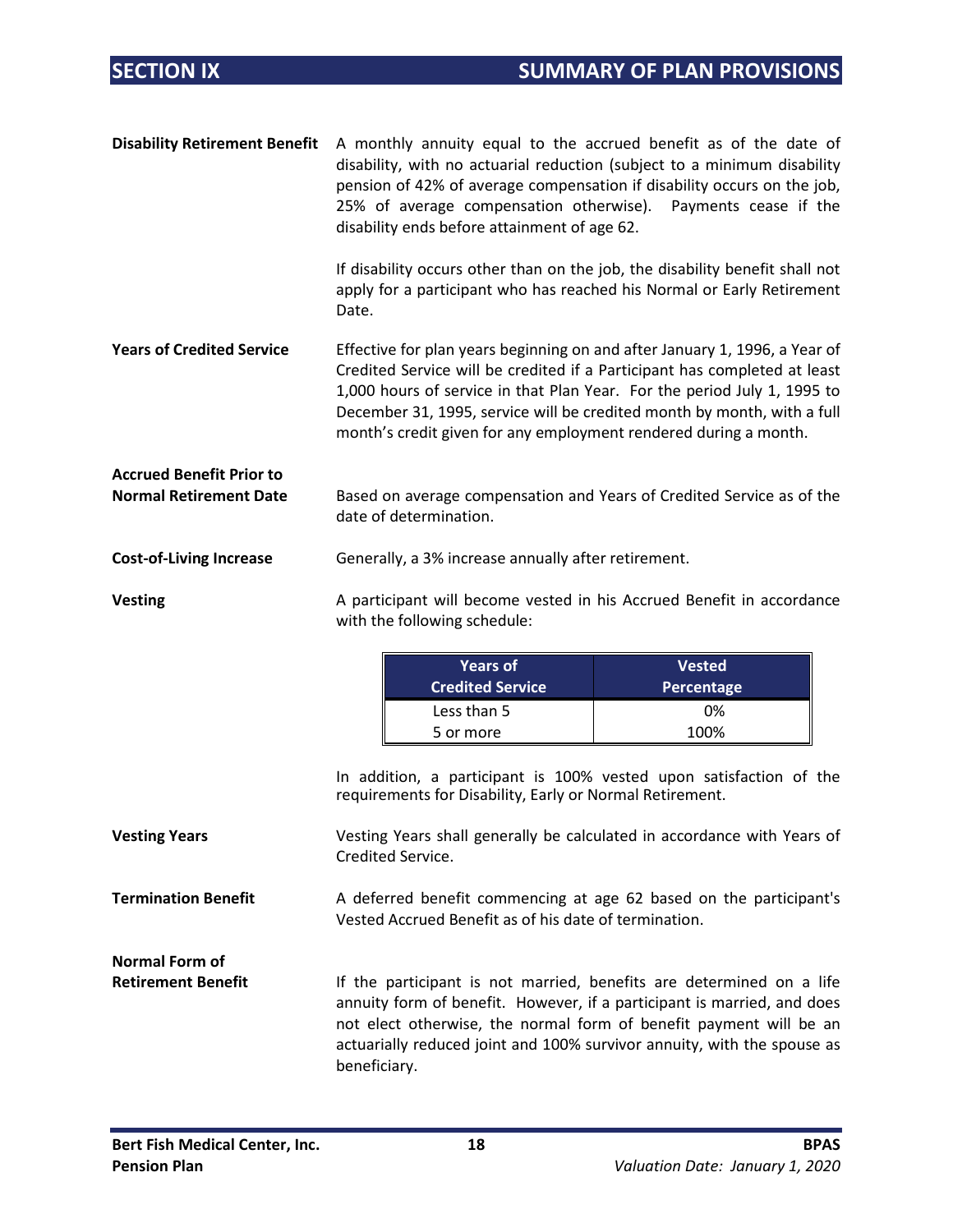| <b>Optional Forms of</b><br><b>Retirement Benefit</b>                            | Actuarially reduced joint and 50%, 66 %% and 75% survivor annuity, or<br>10 years certain and life annuity.                                                                                                                                                                                                                                                                                                                                                                                                                                  |
|----------------------------------------------------------------------------------|----------------------------------------------------------------------------------------------------------------------------------------------------------------------------------------------------------------------------------------------------------------------------------------------------------------------------------------------------------------------------------------------------------------------------------------------------------------------------------------------------------------------------------------------|
| <b>Death Benefit</b>                                                             | The survivor portion of an actuarially reduced joint and 100% survivor<br>annuity, reduced further to reflect payment before the participant<br>would have attained age 62, is payable to the participant's spouse or<br>designated financial dependent at the earlier of the participant's death<br>or earliest retirement date. Further, if the designated financial<br>dependent is not the spouse, the survivor portion of the joint and<br>survivor annuity may be limited to something less than 100%, pursuant<br>to IRS regulations. |
| <b>Early Retirement Incentives</b>                                               | Special incentives were offered to a selected group of participants in<br>March 2001 and June 2008.                                                                                                                                                                                                                                                                                                                                                                                                                                          |
| <b>Amendment Freezing</b><br><b>Plan Benefits</b>                                | Effective January 1, 2011, the plan was amended for all actively<br>employed participants, freezing benefits accrued as of December 31,<br>2010.                                                                                                                                                                                                                                                                                                                                                                                             |
| <b>Amendment Granting</b><br><b>Future Service for</b><br><b>Unreduced Early</b> |                                                                                                                                                                                                                                                                                                                                                                                                                                                                                                                                              |
| <b>Retirement Eligibility</b>                                                    | Effective April 1, 2016, service related to employment with Florida<br>Hospital that commences immediately following and due to the sale of<br>assets from Bert Fish Medical Center, Inc. to Florida Hospital, that<br>otherwise would have met the requirements for Credited Service under<br>the Plan, will be counted as Credited Service solely for the purpose of<br>eligibility for unreduced early retirement.                                                                                                                        |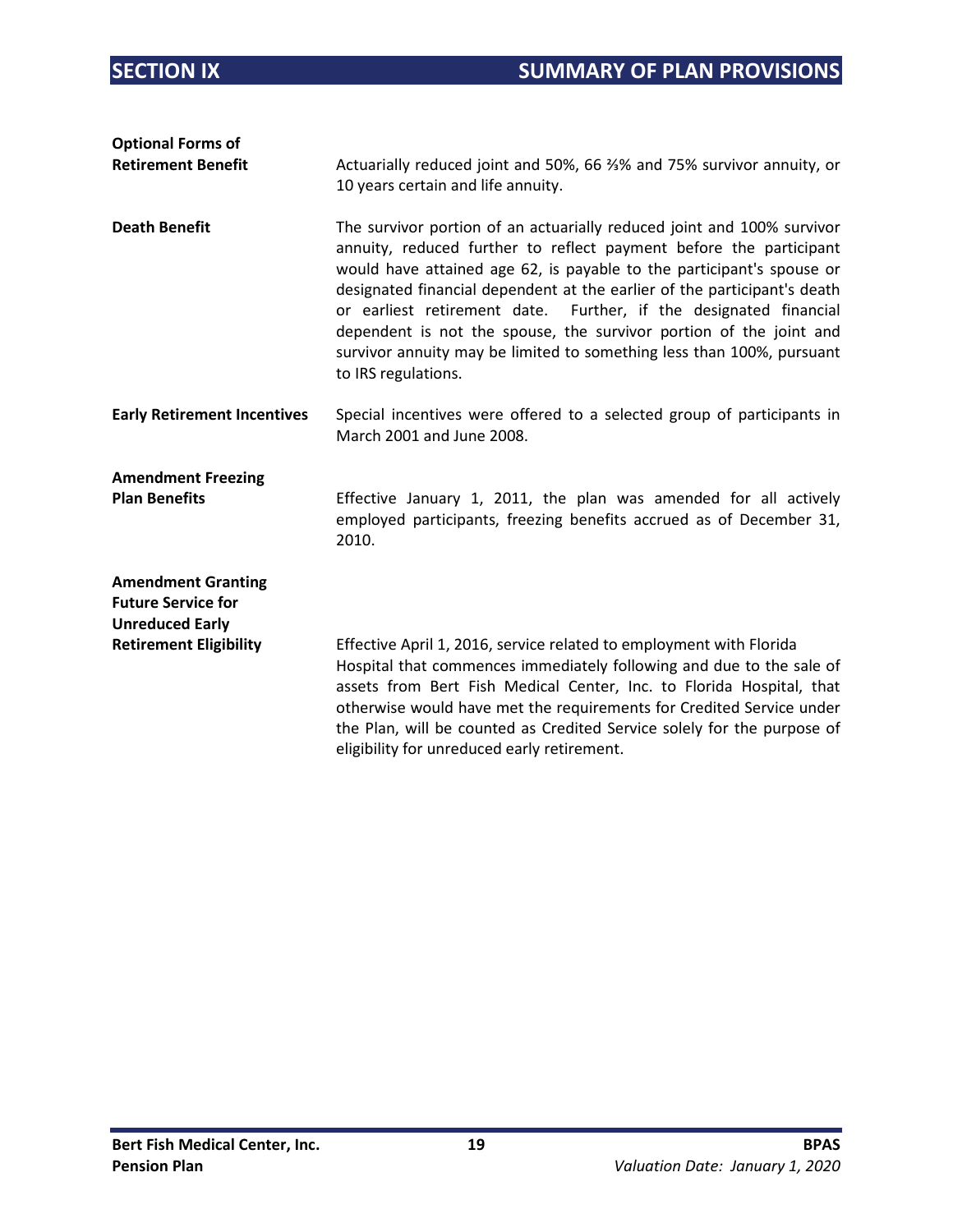# **TABLE ONE AGE AND SERVICE DISTRIBUTION OF ACTIVE MEMBERS**

|                     | <b>YEARS OF SERVICE</b> |          |            |  |  |  |                                                               |   |          |       |
|---------------------|-------------------------|----------|------------|--|--|--|---------------------------------------------------------------|---|----------|-------|
| <b>Attained Age</b> | Under 1                 | $1$ to 4 | $5$ to $9$ |  |  |  | 10 to 14 15 to 19 20 to 24 25 to 29 30 to 34 35 to 39 40 & up |   |          | Total |
| Under 25            |                         |          |            |  |  |  |                                                               |   |          | ი     |
| 25 to 29            |                         |          |            |  |  |  |                                                               |   |          |       |
| 30 to 34            |                         |          |            |  |  |  |                                                               |   |          |       |
| 35 to 39            |                         |          |            |  |  |  |                                                               |   |          |       |
| 40 to 44            |                         |          |            |  |  |  |                                                               |   |          |       |
| 45 to 49            |                         |          |            |  |  |  |                                                               |   |          |       |
| 50 to 54            |                         |          |            |  |  |  |                                                               |   |          |       |
| 55 to 59            |                         |          |            |  |  |  |                                                               |   |          |       |
| 60 to 64            |                         |          |            |  |  |  |                                                               |   |          |       |
| 65 to 69            |                         |          |            |  |  |  |                                                               |   |          |       |
| 70 & up             |                         |          |            |  |  |  |                                                               | 0 | $\Omega$ |       |
| <b>Total</b>        |                         |          |            |  |  |  |                                                               |   |          | 8     |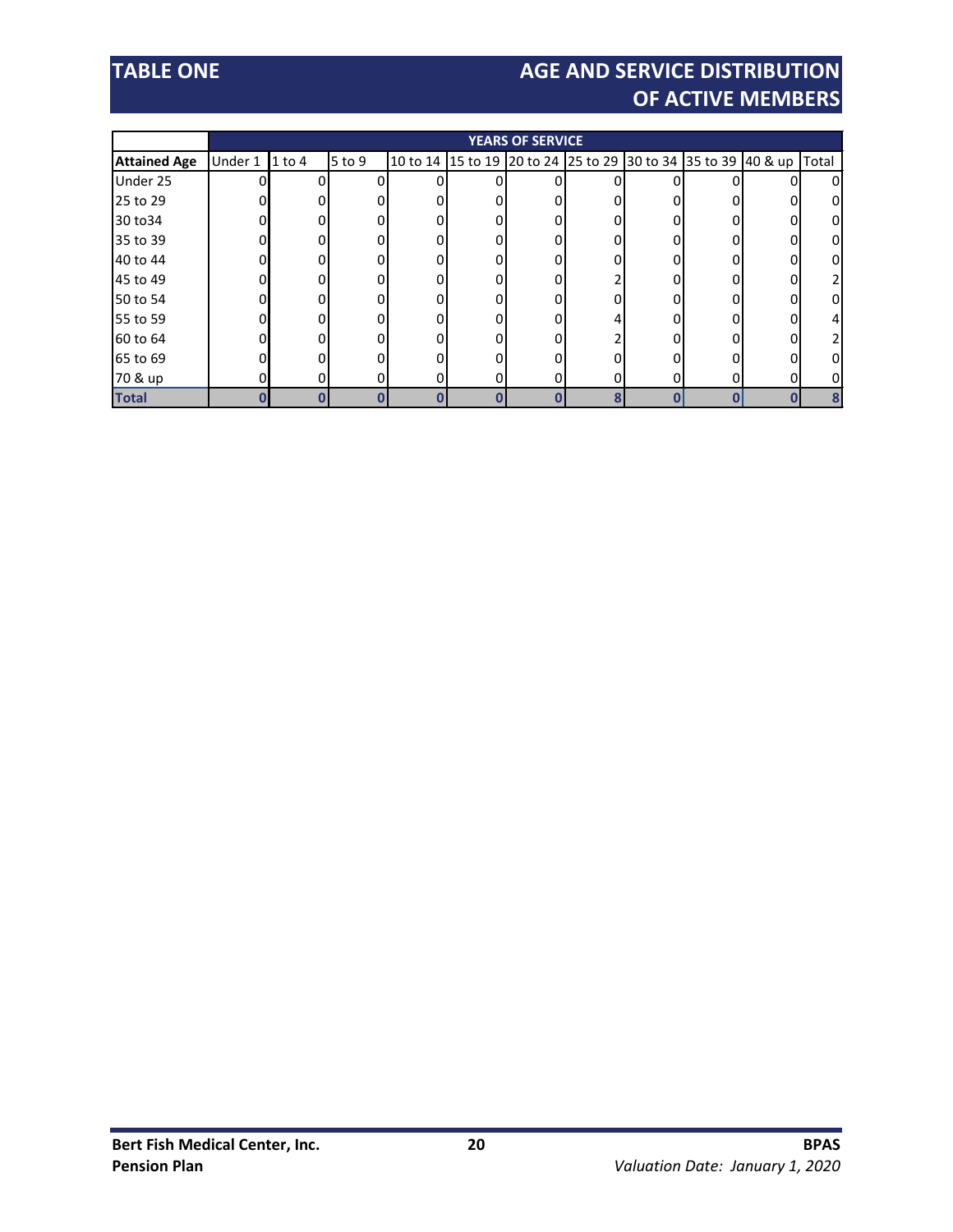|                    | <b>Retirees and</b>  |             |  |
|--------------------|----------------------|-------------|--|
| Age                | <b>Beneficiaries</b> | Age         |  |
| Under 55           | 5                    | Under 25    |  |
| 55-59              | 5                    | $25 - 29$   |  |
| 60-64              | 25                   | $30 - 34$   |  |
| 65-69              | 36                   | 35-39       |  |
| 70-74              | 34                   | $40 - 44$   |  |
| 75-79              | 29                   | 45-49       |  |
| 80-84              | 17                   | 50-54       |  |
| 85 and over        | 6                    | 55-59       |  |
| <b>Total</b>       | 157                  | 60-64       |  |
|                    |                      | 65-69       |  |
| <b>Average Age</b> | 70.94                | 70 and over |  |
|                    |                      |             |  |

#### Age Distribution of Non-Active Members

|              | <b>Retirees and</b>  |                    | <b>Vested</b>       |
|--------------|----------------------|--------------------|---------------------|
| Age          | <b>Beneficiaries</b> | Age                | <b>Terminations</b> |
| der 55       | 5                    | Under 25           | 0                   |
| $5 - 59$     | 5                    | $25 - 29$          | 0                   |
| $0 - 64$     | 25                   | 30-34              | 0                   |
| $5 - 69$     | 36                   | 35-39              | 0                   |
| $0 - 74$     | 34                   | 40-44              | 0                   |
| $5 - 79$     | 29                   | 45-49              | 3                   |
| $0 - 84$     | 17                   | 50-54              | 4                   |
| nd over      | 6                    | 55-59              | 11                  |
| <b>Fotal</b> | 157                  | 60-64              | 10                  |
|              |                      | 65-69              | 1                   |
| age Age      | 70.94                | 70 and over        | 3                   |
|              |                      | <b>Total</b>       | 32                  |
|              |                      |                    |                     |
|              |                      | <b>Average Age</b> | 59.18               |